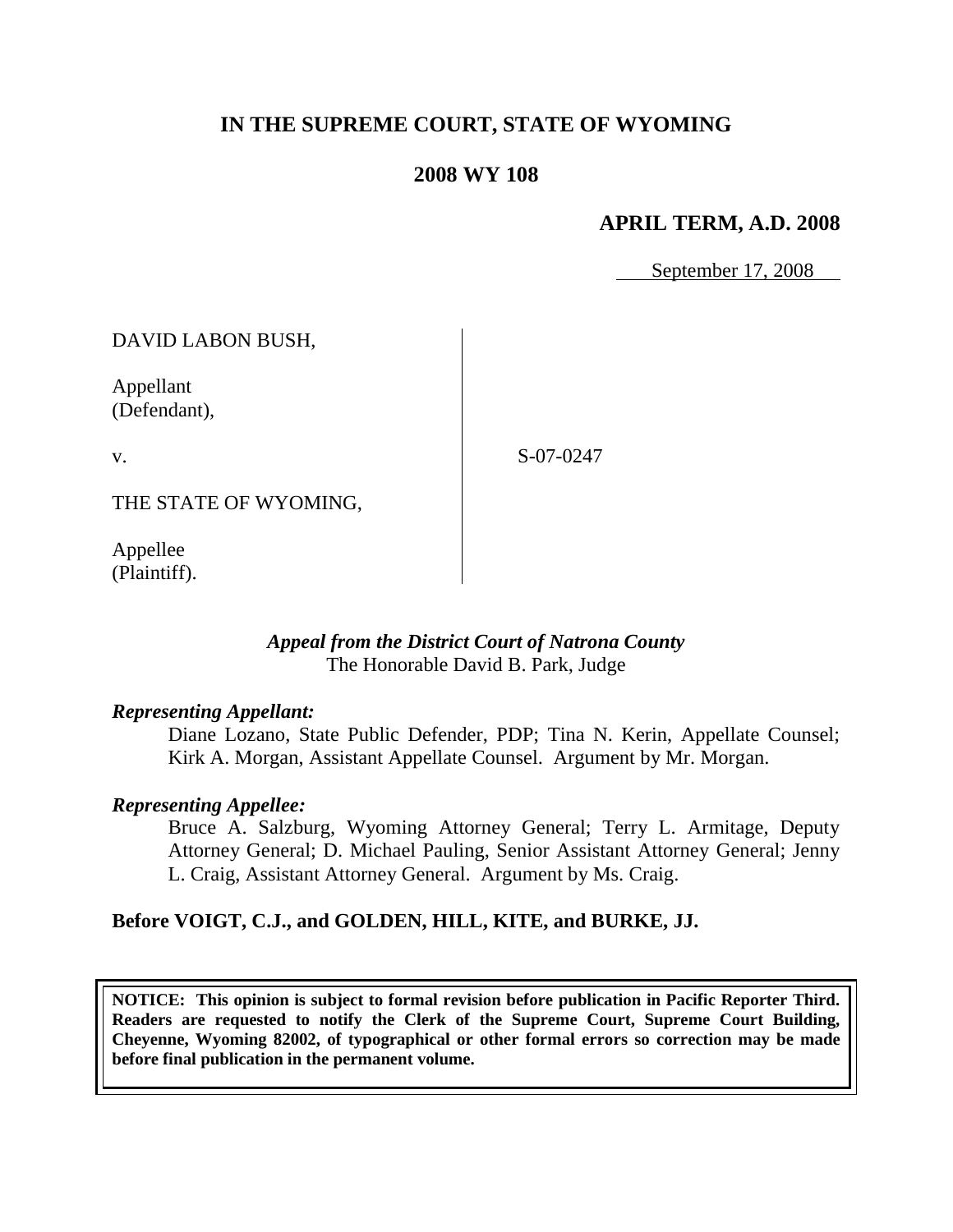### **KITE, Justice.**

[¶1] In 1990, Lynn Bush, the 26-year-old wife of David Labon Bush, disappeared. Fifteen and one-half years later, in 2006, the State charged Mr. Bush with first degree murder in connection with his wife's disappearance, although her body was never found. In 2007, after a 12 day trial, a jury convicted him of second degree murder.

[¶2] Mr. Bush appeals his conviction, claiming the district court violated his constitutional right to confront the witnesses against him and abused its discretion when it permitted two witnesses to testify about statements his daughter made to them during counseling and two other witnesses to testify by video teleconference. He also claims the district court violated his constitutional right to present a defense when it prohibited him from introducing evidence of an alternative suspect. Finally, he claims the State violated his right to due process when it waited fifteen and one-half years to file charges against him. Finding no reversible error, we affirm.

#### **ISSUES**

[¶3] Stated succinctly, the issues Mr. Bush asks this Court to consider are:

1. Whether the district court violated his Sixth Amendment right to confront the witnesses against him or abused its discretion when it allowed a counselor and a psychiatrist to testify concerning statements his daughter made to them.

2. Whether the district court violated his Sixth Amendment right to confront the witnesses against him when it allowed two witnesses to testify by video teleconference.

3. Whether the district court committed reversible error when it excluded evidence of an alternative suspect.

4. Whether the delay in filing charges against him prejudiced his defense, thereby violating his right to due process.

### **FACTS**

[¶4] On December 9, 1990, Officer Mike Thompson responded to a call at a grocery store parking lot in Casper, Wyoming. When he arrived, Mr. Bush told the officer that his wife, Lynn, had gone to the store the previous day and never returned home. Mr. Bush said that he found her pickup truck parked in the lot, the driver's side door ajar and the keys lying on the ground nearby.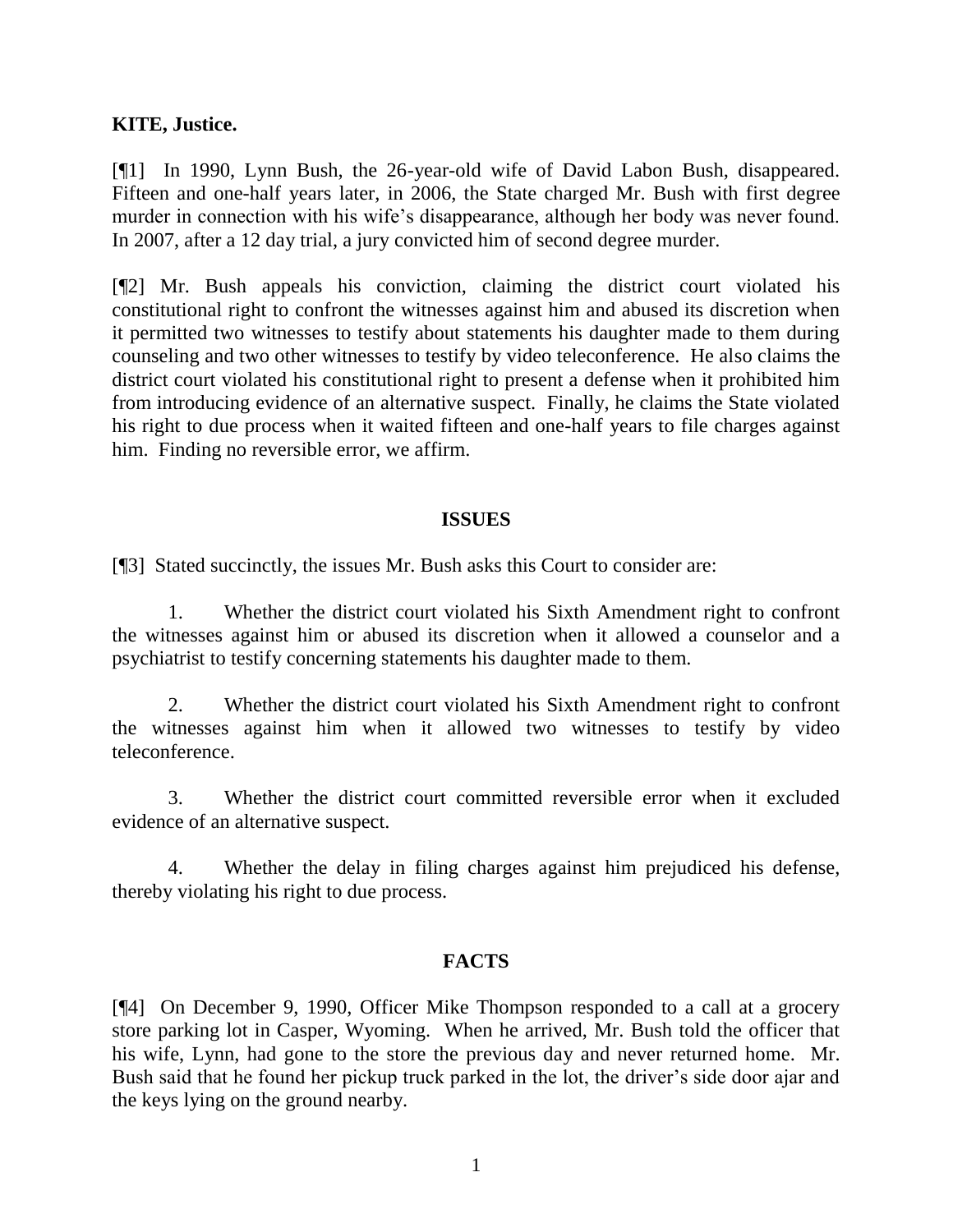[¶5] On December 13, 1990, police officers served Mr. Bush with a search warrant and seized the pickup truck. They searched the pickup and found what appeared to be blood stains in numerous locations throughout the cab. According to one officer, as he was watching the search, Mr. Bush commented,  $\frac{W}{hy}$  are you doing this? I'm the murderer."

[ $[$ 6] Officers also sprayed the inside of the pickup with luminol<sup>1</sup> which indicated that a large amount of blood may have been in the passenger area. Police officers searched the Bush home and found a vodka bottle with what appeared to be blood on it. Police interviews of friends and family indicated that it was unlikely Mrs. Bush would have left home voluntarily without her daughter. Some of those interviewed also expressed their belief that Mr. Bush was somehow involved in her disappearance, in part because of comments he allegedly made about committing the perfect murder and disposing of a human body where it would never be found.

[¶7] Subsequent DNA testing identified the blood found in the pickup truck and on the vodka bottle as most probably that of Mrs. Bush. On July 31, 2006, fifteen and one-half years after Mr. Bush reported his wife missing, the State charged him with first degree murder in connection with his wife's disappearance. Mr. Bush entered a plea of not guilty and filed a motion to dismiss for violation of his due process rights, claiming the lengthy delay in charging him was prejudicial to his defense. The district court denied the motion after a hearing.

[¶8] Subsequently, the State filed a motion to exclude evidence of an alternative suspect. The district court heard argument on the motion and ruled that Mr. Bush must first demonstrate to the court that sufficient evidence supported his theory that someone else murdered his wife before he would be allowed to present the evidence to the jury. Mr. Bush filed an offer of proof and request for admission of alternative suspect evidence. The district court convened another hearing and concluded the evidence Mr. Bush presented was not sufficient to allow him to present the matter to the jury. The district court indicated, however, that Mr. Bush could ask for reconsideration of its ruling as the trial proceeded.

[¶9] A jury trial began on March 5, 2007. On March 20, 2007, the jury found Mr. Bush not guilty of first degree murder but guilty of second degree murder. Mr. Bush filed a motion for a new trial claiming that, given the ruling prohibiting him from presenting evidence of an alternative suspect, it was improper for the State to tell the jury in closing argument that he was the only person who had the opportunity to kill Mrs. Bush. After a

<sup>&</sup>lt;sup>1</sup> Officer James Keeran, a crime scene investigator with the Casper Police Department, testified that luminol is used to detect blood patterns that cannot be detected with the human eye. When sprayed on surfaces where blood is suspected to have been, including surfaces that have been wiped clean, it glows if blood is indicated.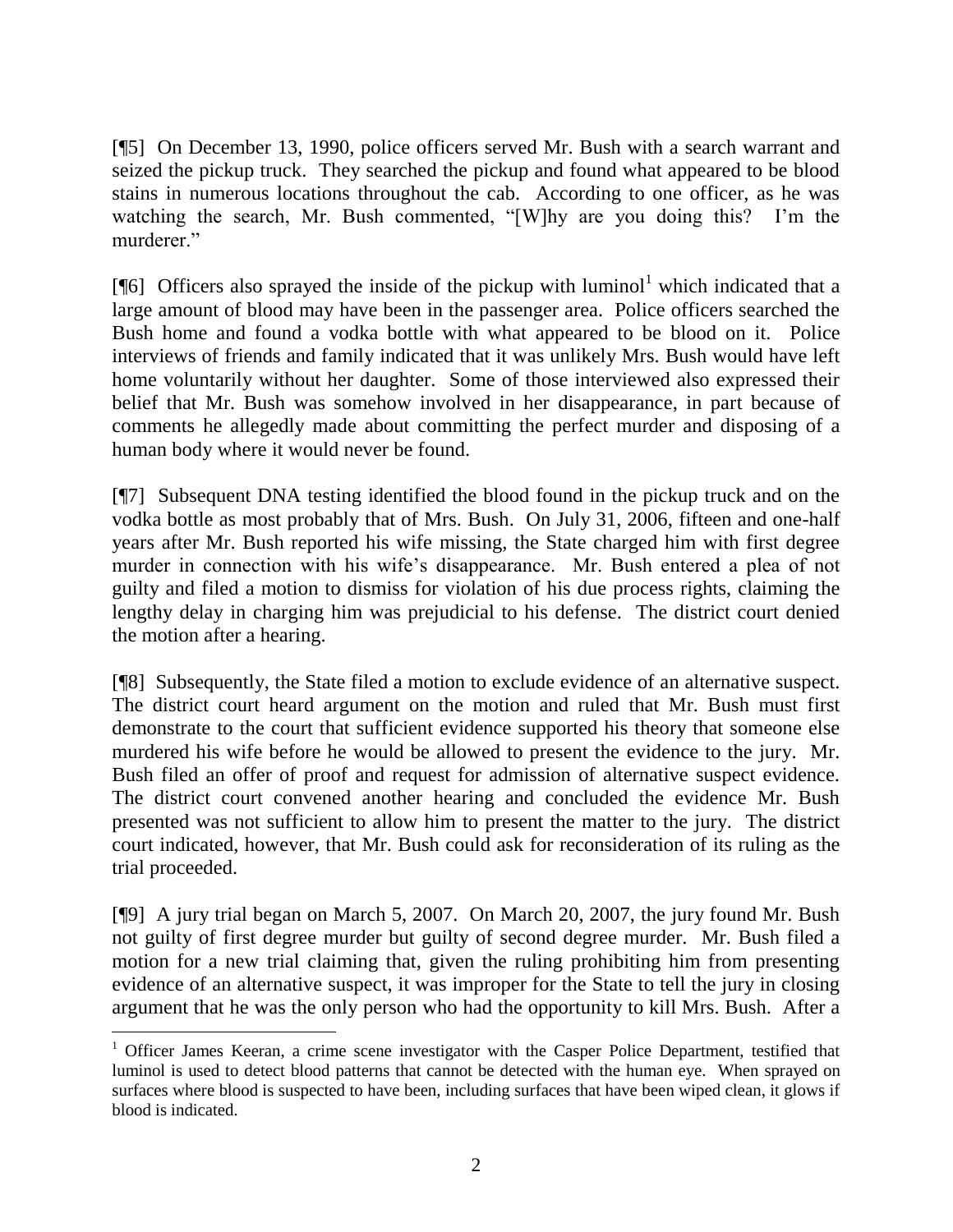hearing, the district court denied the motion. The district court sentenced Mr. Bush to a term of 45 years to life in the state penitentiary with credit for 325 days served prior to sentencing.

### **DISCUSSION**

## *1. Admission of Evidence of Mr. Bush's Daughter's Out-of-Court Statements – Abuse of Discretion or Violation of Confrontation Right*

[¶10] During the trial, the district court allowed Lynn Gordon, a licensed professional counselor, and Dr. Robin Eicher, a board certified licensed psychiatrist, to testify concerning statements Mr. Bush's daughter made to them during their treatment of the child in 1991, 1992 and 1993, when the child was not yet five years old. Mr. Bush claims the district court abused its discretion in allowing the hearsay testimony and that its admission violated his Sixth Amendment right to confront the witnesses against him. The State responds that the district court properly admitted the statements under W.R.E. 803(4) and that Mr. Bush's Sixth Amendment right was not violated because the child's out-of-court statements were not testimonial and did not implicate the confrontation clause.

[¶11] The facts underlying the statements at issue are these: After Mrs. Bush disappeared, her daughter was removed from Mr. Bush's custody and placed in the legal custody of the Wyoming Department of Family Services (DFS) and the physical custody of her maternal grandparents.<sup>2</sup> The grandparents observed some unusual behaviors by the child and sought treatment for her at Northwestern Mental Health Society in Sheridan. Initially, Bruce Andrews cared for the child. In April of 1991, when the child was almost three years old, Ms. Gordon took over her care. Ms. Gordon treated the child for over two years, typically seeing her once per week. Over the course of the treatment, the child made statements to Ms. Gordon implicating Mr. Bush in her mother's disappearance.

[¶12] In the course of the custody proceedings, DFS referred the child to Dr. Eicher for an evaluation. Dr. Eicher saw the child twice in 1992 and once in 1993. During these sessions, the child made statements to her implicating Mr. Bush in her mother's disappearance.

 $2$  The record is not clear but it appears that law enforcement removed the child from Mr. Bush's home in late December 1990 because of concerns expressed by family members that she was not safe in his custody. She was placed in the temporary custody of her maternal grandparents where she remained, with scheduled supervised visits with Mr. Bush, until a custody hearing. After the hearing, the child remained in the custody of the grandparents.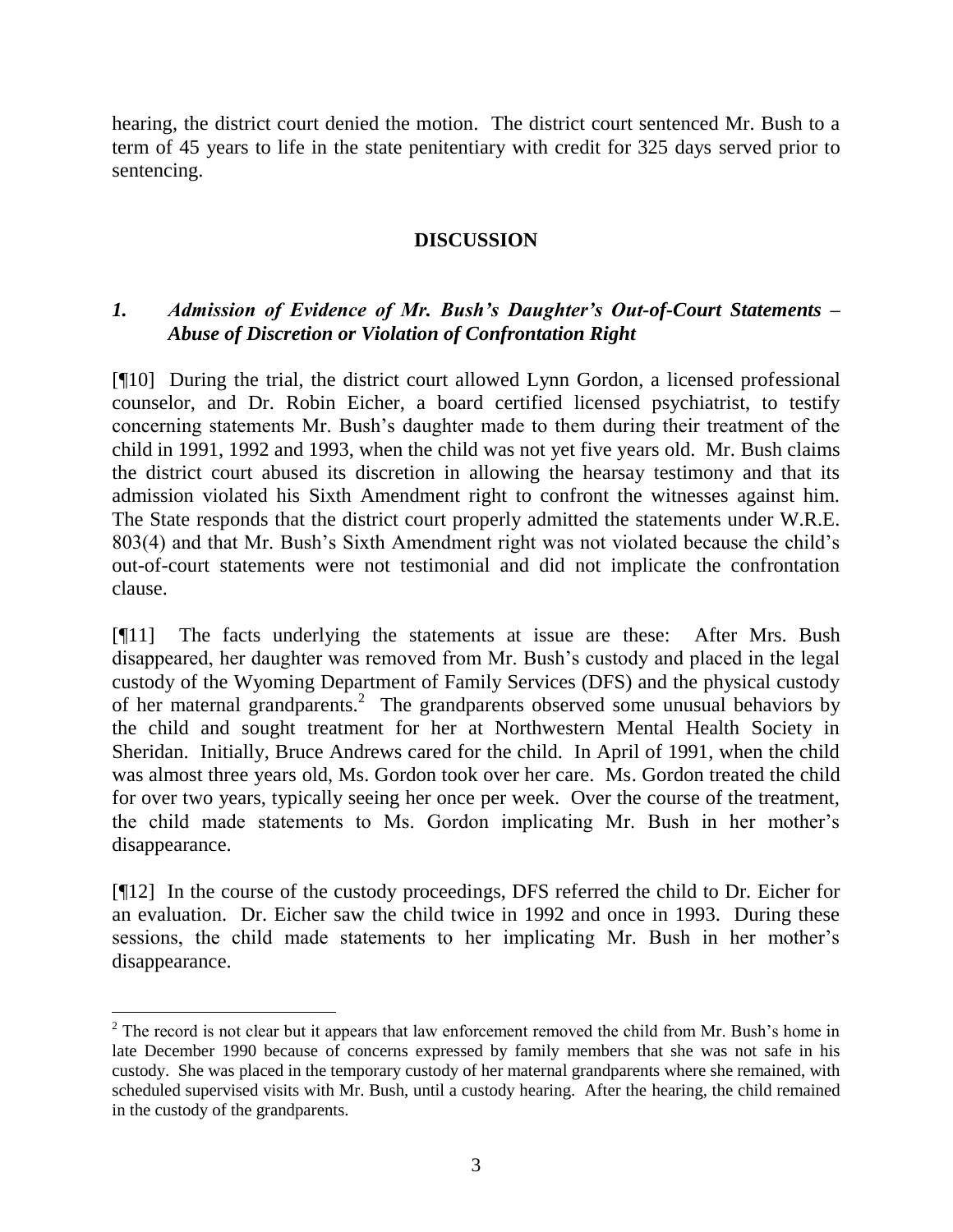[¶13] At the trial in 2007, the State called Mr. Bush's daughter, who was then 18 years old, to testify. She testified on direct examination that she could not remember any of the events in 1990. She testified that the counseling she had as a child pretty much made her unable to remember what had happened. Defense counsel did not cross-examine her.

[¶14] The State then called Ms. Gordon and Dr. Eicher to testify about the statements Mr. Bush's daughter had made as a child during therapy. Defense counsel objected to the testimony on hearsay grounds but did not object on the basis of the confrontation clause. Responding to the objection posed, the district court ruled that the statements were admissible under W.R.E. 803(4), as statements made for purposes of medical diagnosis or treatment.

 $[915]$  Ms. Gordon proceeded to testify that the child "talked about seeing mommy cut in two and put in two holes, and seeing mommy with blood wiped off of her." Ms. Gordon testified that the child told her that "daddy had hurt mommy and gave her an owie" and ―would talk about mommy being cut and daddy cutting mommy.‖ She testified that the child told her "Mommy is where the Christmas trees are," "Mommy got her head split open," "Daddy shot Mommy," and "Mommy is in Kaycee." Ms. Gordon testified that on one occasion the child took a toy knife, acted out cutting her belly and said, "This is how my mommy got cut." Ms. Gordon testified that the child consistently indicated that it was "daddy" that had hurt "mommy." The child also said that "daddy said don't say anything to  $[Ms. Gordon]'$  and "daddy said he would kill  $[me]$ ." During one counseling session, she told Ms. Gordon her "mommy is dead," she is "in the mountain," and "Daddy is bad."

[¶16] Dr. Eicher testified that during her first meeting with the child, who was then four years old, she drew a picture of her mommy, put tape on the picture and said, "We have to put [tape] on our mommies' owies" and "let's just pretend she doesn't have an owie." She testified that the child said she did not "want to live with daddy; he might cut me, too." Dr. Eicher testified the child also told her that she "had a dream about my daddy killing my mommy." Dr. Eicher asked her what the dream was like, if it was like her memories or if it was different from her memories. She responded, "It was like what really happened." At the last session, the child told Dr. Eicher, "I don't like [my daddy] because he killed my mommy." We address first Mr. Bush's claim that the district court abused its discretion by admitting the hearsay testimony without limiting the purpose for which it could be considered.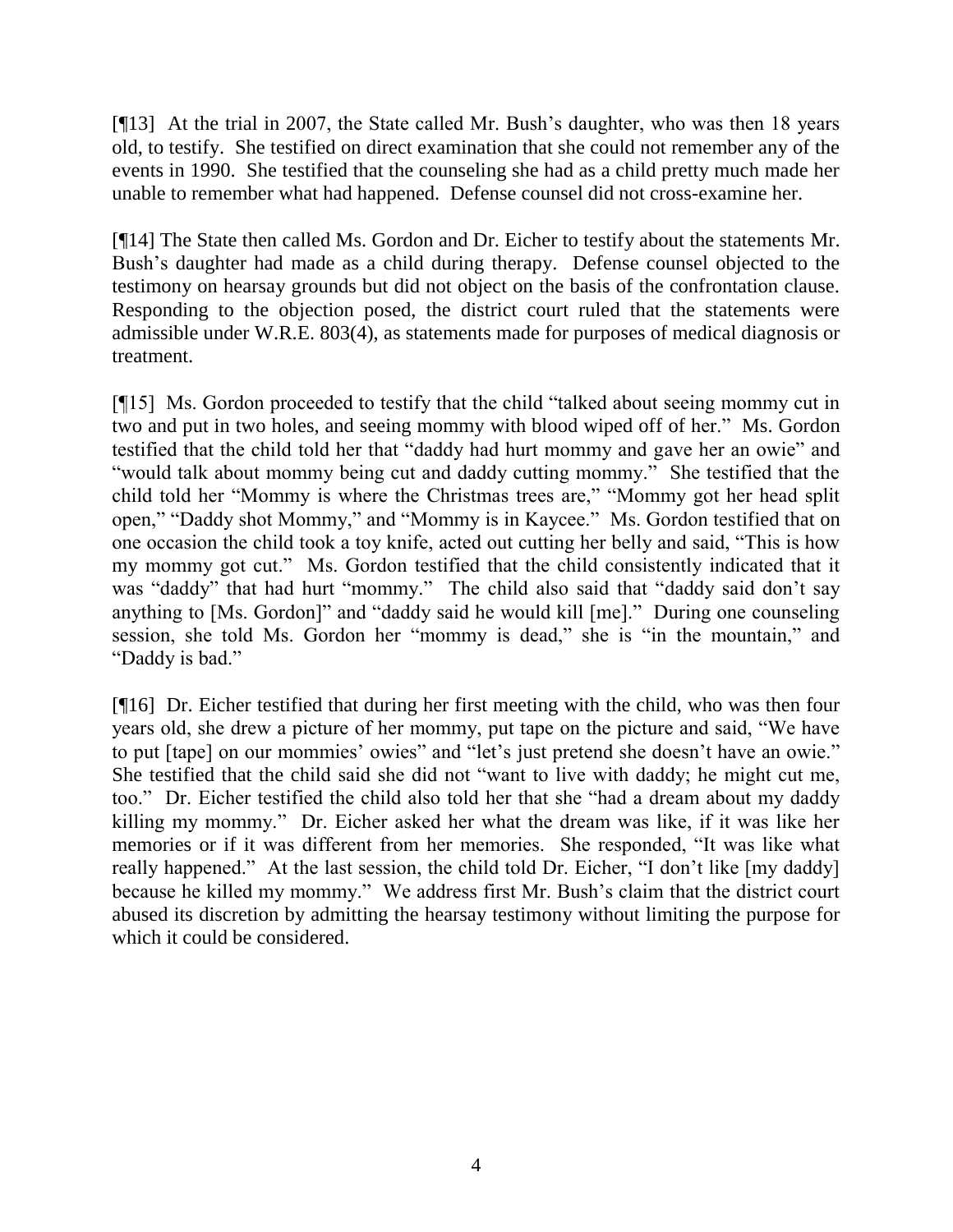#### *a. Admissibility of Hearsay Statements Under W.R.E. 803(4)*

[¶17] The record discloses that defense counsel objected to the testimony on the ground that the child's statements were not admissible for the truth of the matter asserted, i.e., that Mr. Bush killed Mrs. Bush, but only for the purpose of showing what information Ms. Gordon and Dr. Eicher relied upon in arriving at a diagnosis. Initially, therefore, the defense did not object to admission of the statements but only to the purpose for which they were admitted. The district court withheld ruling until the State established foundation for the statements during direct examination of Ms. Gordon. At that point, counsel approached the bench and the State argued that the foundation had been laid for admitting the statements under W.R.E. 803(4). Defense counsel asserted the testimony was not admissible because the purpose of Ms. Gordon's counseling was to assist the police with the criminal investigation; therefore, it did not fall within the medical treatment exception to the hearsay rule. Defense counsel asked to *voir dire* Ms. Gordon and the district court granted the request.

[¶18] During the *voir dire*, Ms. Gordon testified that she was in contact with the police department and the district attorney's office while she was treating the child. She testified that her purpose for those contacts was to find out what had happened to the child before she went to live with her grandparents. Ms. Gordon denied that she was assisting the police department or the district attorney's office with their investigation into Mrs. Bush's disappearance and testified that her only reason for seeing the child was to help her.

[¶19] After the *voir dire*, counsel again approached the bench and defense counsel argued that Ms. Gordon had served a dual purpose—she treated the child and assisted the police with the criminal investigation. Defense counsel asked for a limiting instruction telling the jury that the statements were admitted for the purpose of showing what information Ms. Gordon relied upon in treating the child but not for the truth of the child's statements that Mr. Bush killed Mrs. Bush. The district court ruled as follows:

> I think the statements can come in as an exception to the hearsay rule under 803, sub (4). I can envision circumstances where a witness is sent to medical treatment to get around the rule; and in that case, I think that kind of subterfuge would not allow the statements to be used substantively. There is no indication here. Ms. Gordon has indicated her primary purpose was diagnosis and treatment of [the child]. If those statements were used secondarily for law enforcement purposes, that does not render them not available under the exception. So I'm not going to give the limiting instruction. I'm ruling they may come in and be considered by the jury for substantive purposes.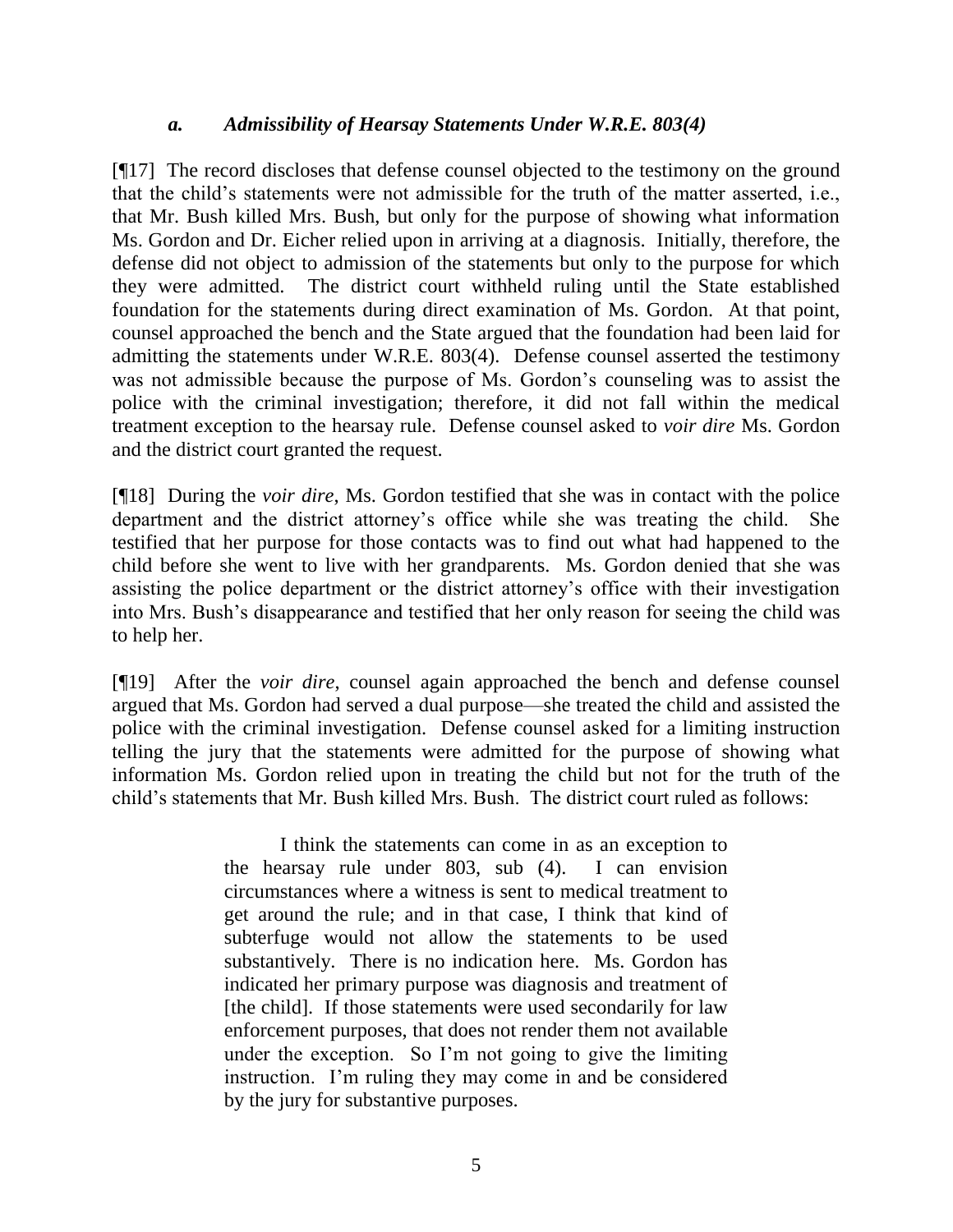[¶20] We review a district court ruling on the admissibility of evidence for abuse of discretion and will not disturb its ruling absent a clear abuse. *Negrette v. State*, 2007 WY 88, ¶ 11, 158 P.3d 679, 682 (Wyo. 2007). An abuse of discretion occurs when it is shown the trial court reasonably could not have concluded as it did. *Id*.

 $[$ [[21] W.R.E. 801(c) defines hearsay as "a statement, other than one made by the declarant while testifying at the trial or hearing, offered in evidence to prove the truth of the matter asserted."<sup>3</sup> Pursuant to W.R.E. 802, hearsay generally is not admissible unless it falls within an exception. Rule 803 provides in pertinent part:

> The following are not excluded by the hearsay rule, even though the declarant is available as a witness:

. . . .

(4) *Statements for purposes of medical diagnosis or treatment.* – Statements made for purposes of medical diagnosis or treatment and describing medical history, or past or present symptoms, pain, or sensations, or the inception or general character of the cause or external source thereof insofar as reasonably pertinent to diagnosis or treatment[.]

[¶22] Pursuant to this provision, we have held that a child's statements to a medical professional or professional counselor may be admitted into evidence provided the proper foundation is laid—that the child's statements were consistent with the purposes for which the witness became involved with the child, and the witness relied on the statements in connection with diagnosis and treatment of the child. *Simmers v. State*, 943 P.2d 1189, 1197-1198 (Wyo. 1997).

[¶23] Ms. Gordon testified that she began seeing the child at the request of her maternal grandparents, who were concerned about her behavior after her mother's disappearance. Her grandmother testified that the child was having nightmares, was angry and scared and was losing weight. She said she sought treatment for the child because she believed the child needed help.

<sup>&</sup>lt;sup>3</sup> Pursuant to W.R.E. 801(d)(1)(C), a statement is not hearsay if the declarant testifies at the trial or hearing, is subject to cross-examination concerning the statement, and the statement is one of identification of a person made after perceiving him. Arguably, the child's statements were not hearsay because she testified at the trial, was subject to cross-examination concerning her statements to Ms. Gordon and Dr. Eicher and her statements identified Mr. Bush as having killed her mother. The State did not make this argument and the district court treated the statements as hearsay. Consequently, we accept, without deciding, that the statements were hearsay.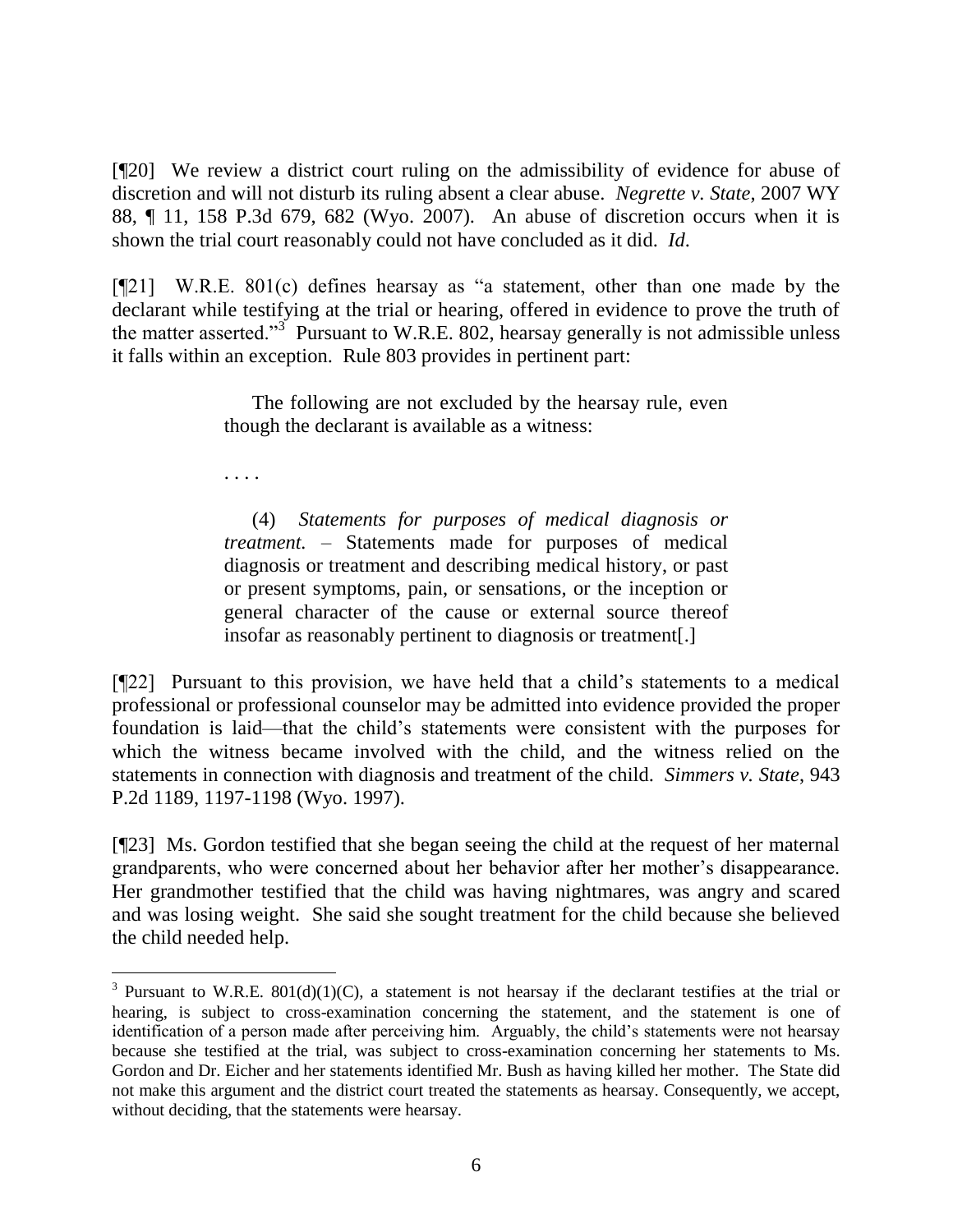[¶24] Ms. Gordon testified that her sole purpose for seeing the child was treatment. She testified that she relied on the child's statements to arrive at a diagnosis of post-traumatic stress disorder. Ms. Gordon testified that it is particularly important in her field to collect a history of the patient from family members and the patient herself. She testified it is also important when dealing with post-traumatic stress disorder to identify the source of the disorder.

[¶25] Dr. Eicher testified that DFS referred the child to her for evaluation during the custody matter. She testified that she did not conduct a forensic interview for purposes of criminal or custodial proceedings. She saw the child three times and diagnosed her as having severe post-traumatic stress disorder as a result of having seen her mother hurt by her father. In arriving at her diagnosis, Dr. Eicher relied primarily on the child's statements and play during the sessions.

[¶26] The witnesses' testimony showed that the child's statements were consistent with their purpose for seeing the child—treatment and diagnosis. Their testimony also showed that they relied on the child's statements in connection with diagnosing and treating her. Therefore, the district court properly admitted the statements under W.R.E. 803(4) and did not abuse its discretion in doing so. We turn to Mr. Bush's contention that admission of the statements violated his Sixth Amendment right to confront the witnesses against him.

# *b. Admissibility of the Statements in Light of the Confrontation Clause*

[¶27] Mr. Bush claims that his constitutional right to confront the witnesses against him was violated when his daughter testified that she could not remember what happened in 1990, effectively making her unavailable, and the district court allowed her testimonial hearsay statements to be presented through Ms. Gordon and Dr. Eicher. The State likewise treats the daughter as having been unavailable to testify at trial but responds that Mr. Bush's confrontation rights were not violated because his daughter's out-of-court statements were non-testimonial and did not implicate the confrontation clause. The State also contends that we must review this issue for plain error because, although Mr. Bush objected to the testimony on the basis of the hearsay rules, he did not specifically object on the grounds that it violated his confrontation right. We begin our discussion by considering whether the plain error standard applies.

[¶28] The State cites *Vigil v. State*, 2004 WY 110, ¶ 15, 98 P.3d 172, 177 (Wyo. 2004), in which we said:

> While the Confrontation Clause and hearsay may overlap, they are distinct concepts and objections grounded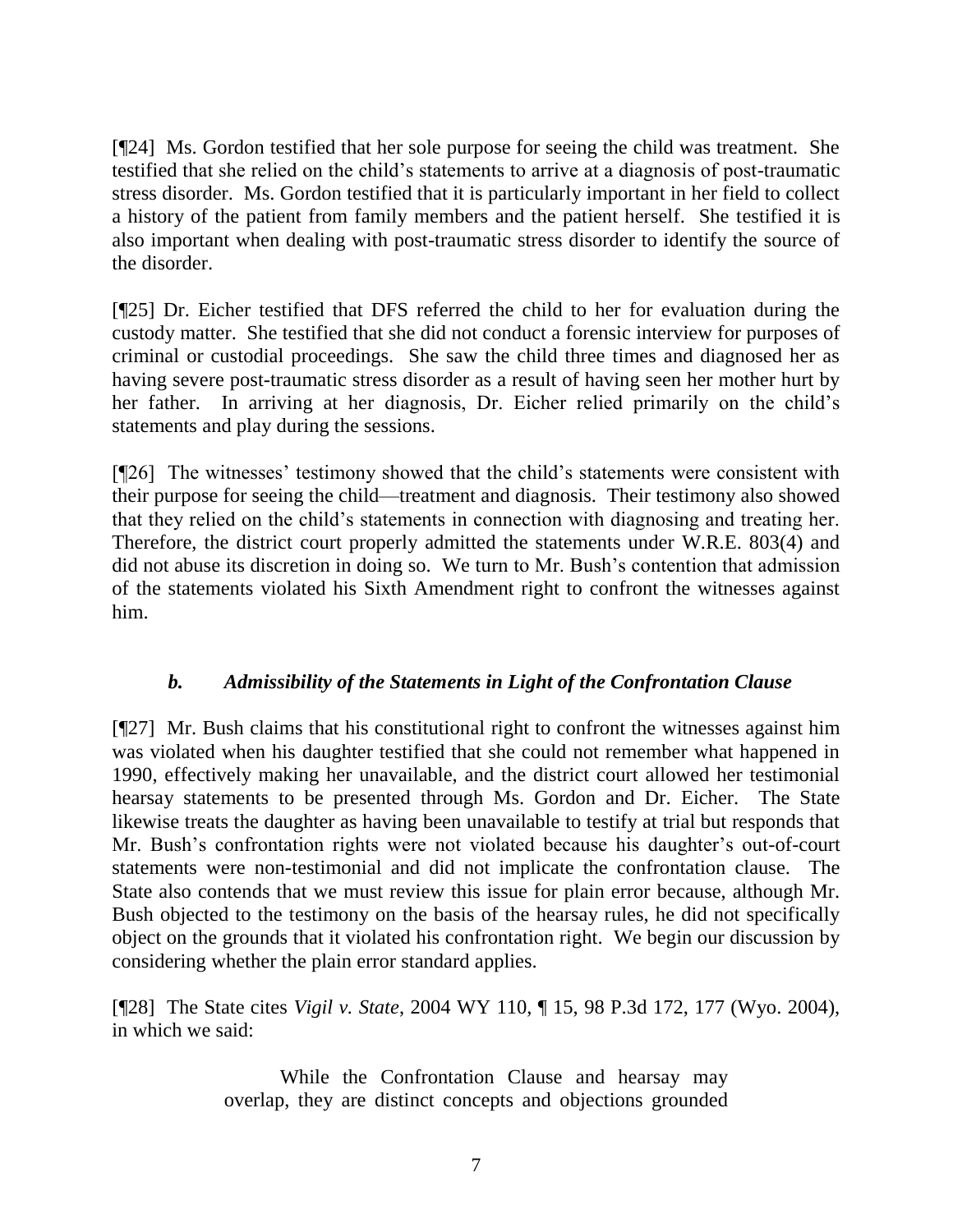upon these principles incorporate separate analyses. Hence, separate objections should be made for hearsay violations and confrontation clause violations in order to fairly alert the trial court so it can make an informed decision based upon the specific legal issues involved. (Citations omitted).

In *Vigil*, we reviewed the alleged error for abuse of discretion because the attorney referred to the declarant's unavailability during the objection. We found that reference sufficient to place the trial court on notice that the objection implicated the confrontation clause. Quoting a Nevada case, we concluded:

> When a hearsay objection is lodged, as here, on the grounds that the declarant has not been made available at trial and, as a result, cannot be subjected to cross-examination, the policy of the confrontation clause is invoked equally with that of the hearsay rule. We therefore hold that the hearsay objection lodged in the instant case adequately preserved the confrontation clause issue for review.

*Id.*, ¶ 16, 98 P.3d at 177 (citation omitted).

[¶29] In Mr. Bush's case, defense counsel's objection was based exclusively on the hearsay rule. In the ten pages of trial transcript in which the district court and counsel discussed the objection, there is no reference to the confrontation clause or the declarant's unavailability. Rather, the focus of defense counsel's objection was that the testimony should not be admitted for the truth of the matter asserted, but instead for the limited purpose of showing what information the witnesses relied on in reaching their opinions. Defense counsel attempted to show that the primary purpose of the counseling was not treatment but to help with law enforcement's investigation. Given that the confrontation clause was never mentioned, we review Mr. Bush's claim that admission of the testimony violated his right of confrontation for plain error. Plain error exists when: 1) the record is clear about the incident alleged as error; 2) there was a transgression of a clear and unequivocal rule of law; and 3) the party claiming the error was denied a substantial right which materially prejudiced him. *Szymanski v. State*, 2007 WY 139, ¶ 28, 166 P.3d 879, 886 (Wyo. 2007).

[¶30] Applying these factors, we hold that the admission of the daughter's out-of-court statements did not violate the confrontation clause and there was no plain error. We reach this result, however, on different grounds than those argued by the parties. We conclude the daughter was not unavailable for purposes of the confrontation clause. Rather, she appeared at trial, was placed under oath and testified. Thus, Mr. Bush was confronted with the witness and had the opportunity to cross-examine her and the Sixth Amendment was satisfied.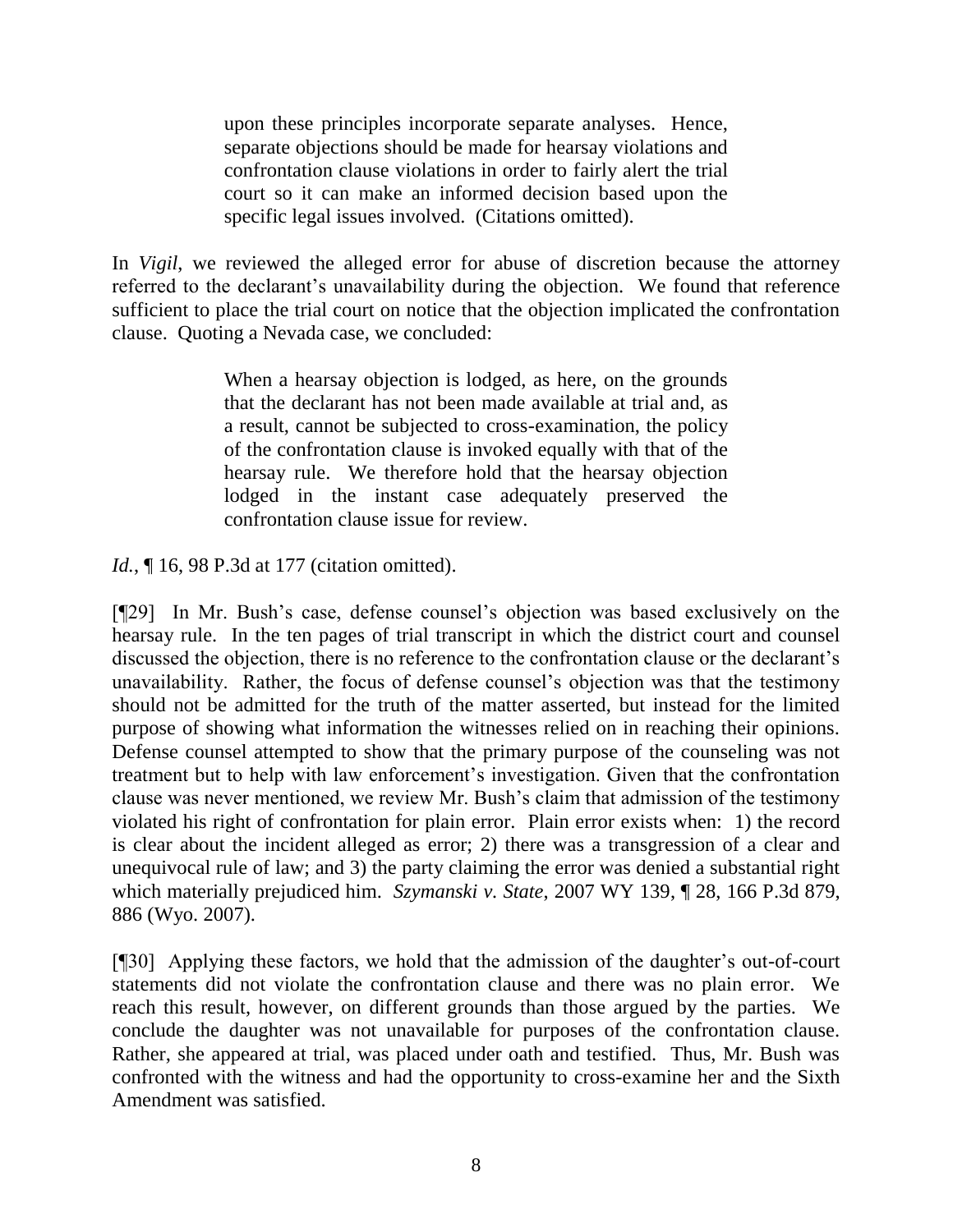[¶31] The confrontation clause of the Sixth Amendment gives the accused the right to be confronted with the witnesses against him. This has long been read as securing an adequate opportunity to cross-examine adverse witnesses. *United States v. Owens,* 484 U.S. 554, 108 S. Ct. 838, 98 L. Ed. 2d 951 (1988). Thus, in *California v. Green*, 399 U.S. 149, 90 S. Ct. 1930, 26 L. Ed. 2d 489 (1970), the Court held the admission at trial of preliminary hearing testimony did not violate the confrontation clause when the witness who gave the testimony subsequently appeared at trial and was subject to crossexamination about his earlier testimony. Similarly, in *Delaware v. Fensterer*, 474 U.S. 15, 106 S. Ct. 292, 88 L. Ed. 2d 15 (1985), the Court held there was no confrontation clause violation when the State's expert witness testified at trial concerning his opinion but said he could not remember the method he used to form his opinion. The Court said:

> The main and essential purpose of confrontation is *to secure for the opponent the opportunity of cross-examination.*  Generally speaking, the Confrontation Clause guarantees an *opportunity* for effective cross-examination, not crossexamination that is effective in whatever way, and to whatever extent, the defense might wish. This conclusion is confirmed by the fact that the assurances of reliability our cases have found in the right of cross-examination are fully satisfied in cases such as this one, notwithstanding the witness' inability to recall the basis for his opinion: the factfinder can observe the witness' demeanor under crossexamination, and the witness is testifying under oath and in the presence of the accused.

*Id.* at 19 (citations omitted; emphasis in original).

[¶32] Neither *Green* nor *Fensterer* considered the admissibility of a witness's unsworn, out-of-court statement concerning events he was unable to remember by the time of trial. In *Owens*, 484 U.S. at 559-60, the Court specifically addressed that issue. There, the victim identified the defendant as his assailant a couple of weeks after he was assaulted. At trial 18 months later, the victim testified that he remembered identifying the defendant a year and a half before but, because of profound memory loss resulting from the assault, presently had no memory of who attacked him. The trial court admitted the earlier out-ofcourt statement in which the victim identified the defendant.

[¶33] The defendant appealed claiming the admission of the out-of-court statement violated his confrontation right because the witness's profound memory loss deprived him of the opportunity to effective cross-examination. The circuit court of appeals agreed and reversed the conviction. On *certiorari*, the United States Supreme Court reversed, holding the admission of the out-of-court statement did not violate the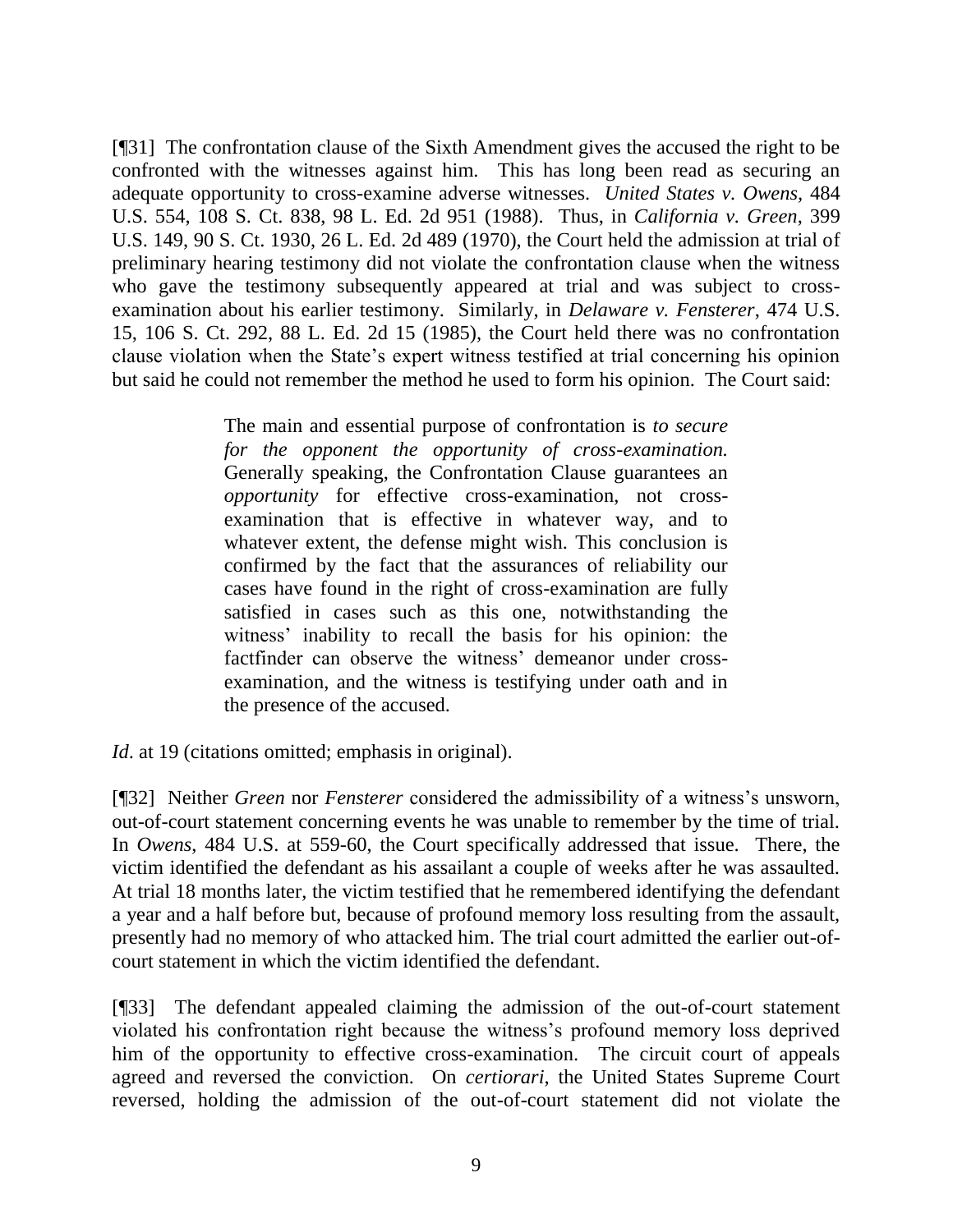confrontation clause because the witness appeared at trial, was sworn and was subject to cross-examination. The defendant had the opportunity to confront the witness; confrontation is what the Sixth Amendment is intended to protect; consequently, the defendant's right was not violated.

[¶34] More recently, in *Crawford v. Washington*, 541 U.S. 36, 124 S. Ct. 1354, 158 L. Ed. 2d 177 (2004), the Court re-affirmed that confrontation is the foundation of the Sixth Amendment right:

> Finally, we reiterate that, when the declarant appears for cross-examination at trial, the Confrontation Clause places no constraints at all on the use of his prior statements . . . . The Clause does not bar admission of a statement so long as the declarant is present at trial to defend or explain it.

*Id.* at 59, n. 9.

[¶35] Following the lead of the United States Supreme Court, a number of state courts have held that the admission of out-of-court statements of a witness who appears at trial and testifies that he or she cannot remember the relevant events or his or her statements does not violate the confrontation clause. In *State v. Price*, 146 P.3d 1183 (Wash. 2006), for example, a child told her mother and a police officer that the defendant had sexually abused her. At trial, the prosecution called the child as a witness and when asked about the events and what she had told her mom she answered, "Me forgot" or shrugged her shoulders. The trial court allowed the child's mother and the police officer to testify concerning what the child had told them.

[¶36] On appeal, the defendant argued that the child's inability to remember rendered her unavailable for purposes of the confrontation clause and that he had no prior opportunity to cross-examine her concerning her statements to her mother and the police. The Washington Supreme Court concluded the confrontation clause was not violated because the child was physically present in the courtroom and confronted the defendant face to face; she was competent to testify and did so under oath; the defense had a full opportunity to cross-examine her; and the judge, jury and defendant were able to view her demeanor and evaluate for themselves whether she was being truthful about her lack of memory. Thus, the court concluded, all of the purposes of the confrontation clause were satisfied even though the witness indicated she was unable to recall. As in *Owens*, the court held that an inability to remember does not render a witness unavailable for confrontation clause purposes.

[¶37] Other courts have also addressed the issue and concluded that admission of an outof-court statement when a witness testifies he or she does not remember the statement or the events described in the statement does not violate the confrontation clause. *See*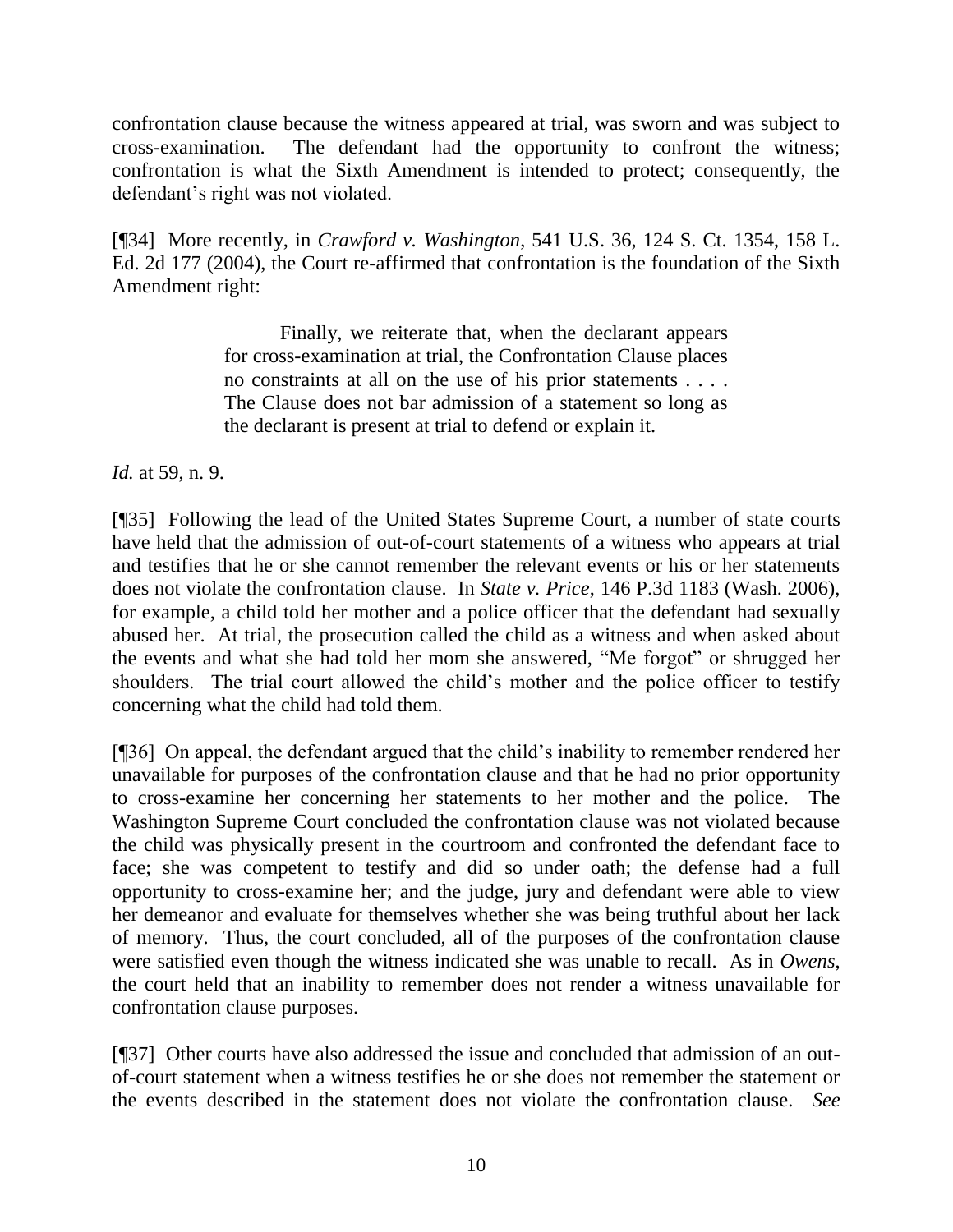*Tucker v. State*, 564 A.2d 1110 (Del. 1989) (holding that the confrontation clause was not violated when a child's out-of-court statements were admitted after she testified and was unable or unwilling to respond to questioning); *State v. Desantiago*, 850 N.E.2d 866 (Ill. App. Ct. 2006) (holding that one witness's trial testimony concerning a second witness's grand jury testimony did not violate the confrontation clause when the second witness testified at trial that he had no memory of the grand jury proceeding); *Fowler v. State*, 829 N.E.2d 459 (Ind. 2005) (holding that an officer's trial testimony concerning a domestic violence victim's statements did not violate the confrontation clause when the victim appeared at trial and refused to answer questions and the defense allowed her to leave the stand without challenging her refusal).

[¶38] As these cases reflect, what is important for purposes of the Sixth Amendment is that the defendant is confronted by the witnesses against him at trial and has the opportunity to cross-examine them. Mr. Bush was confronted by his daughter at trial, she testified under oath and he had the opportunity to cross-examine her. Her testimony on direct examination that she did not remember the 1990 events does not affect our conclusion that the admission of her statements did not violate the confrontation clause.<sup>4</sup>

[¶39] As previously mentioned, the starting point for both Mr. Bush's argument and the State's response was that the daughter's lack of memory made her unavailable to testify and be cross-examined. Based upon the authorities cited, we have concluded otherwise. However, our ultimate holding that Mr. Bush's confrontation right was not violated by the admission of his daughter's out-of-court statements would be the same under the parties' approach. Even if the daughter had been unavailable for purposes of the confrontation clause, the admission of her out-of-court statements did not violate the Sixth Amendment because they were not testimonial, i.e., their primary purpose was not to establish or prove past events potentially related to later criminal prosecution. *Davis v. Washington*, 547 U.S. 813, 126 S. Ct. 2266, 165 L. Ed. 2d 224 (2006). As reflected in

- (a) *Definition of unavailability* "Unavailability as a witness" includes situations in which the declarant:
	- . . . .

l

(3) Testifies to a lack of memory of the subject matter of his statement[.]

In *Owens*, 484 U.S. at 563, the United States Supreme Court characterized this paradox as a "semantic oddity," and not an "internal" or "substantive" inconsistency. For purposes of Mr. Bush's confrontation claim, what is important is that his daughter was present, testified and was subject to cross-examination concerning her statements. That the defense chose not to cross-examine her also does not affect our conclusion. *Fowler*, 829 N.E.2d at 469*; Torres*, 971 P.2d at 1275-76. Had it done so and had she continued to deny any memory of the events or her statements, an argument could have been made that she was "unavailable" because she was not cross-examinable.

 $4$  In reaching this result, we are cognizant of the following paradox: the same person can be both "subject" to cross-examination" under W.R.E.  $801(d)(1)$  and "unavailable as a witness" under W.R.E.  $804(a)$ , which provides in relevant part: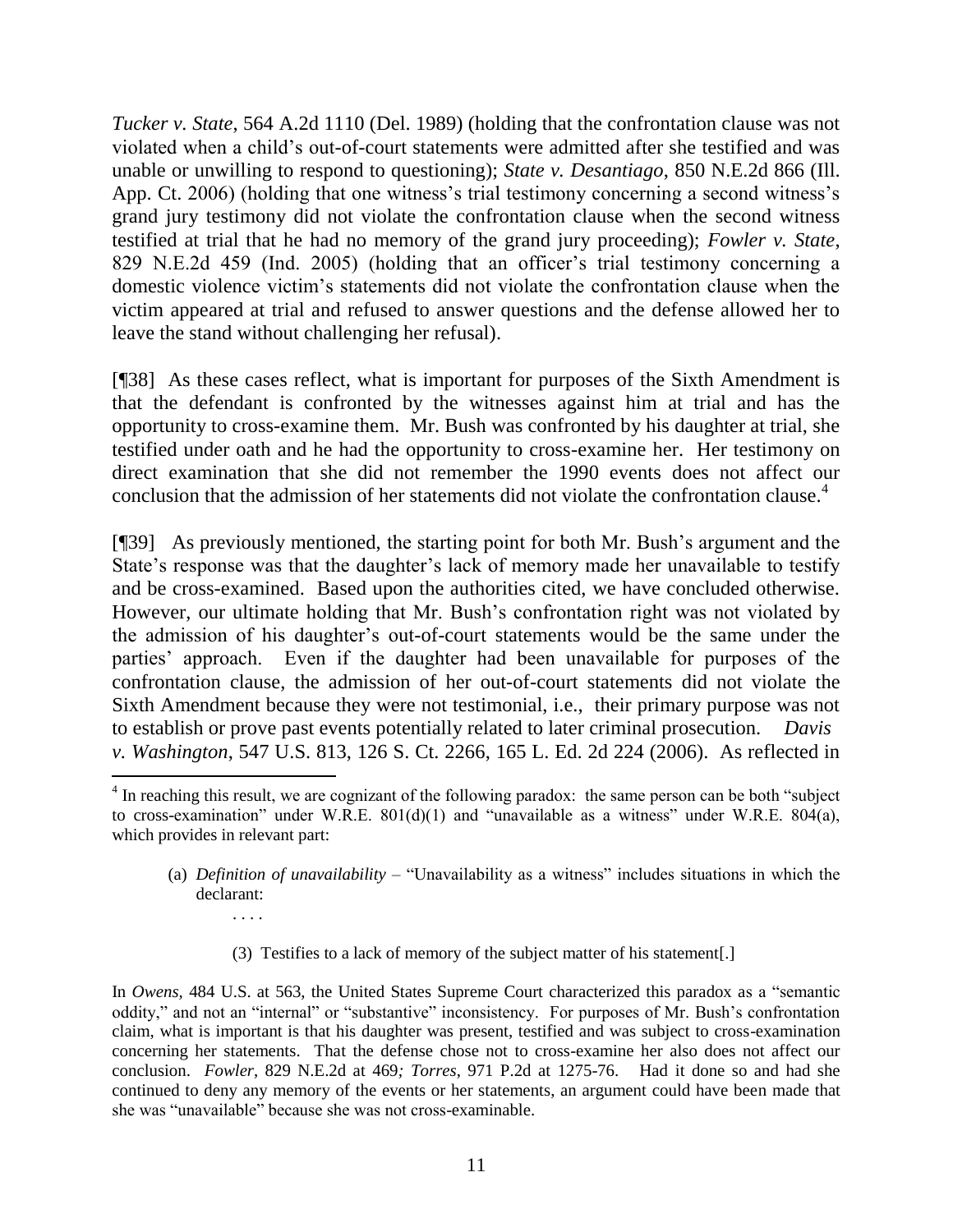Ms. Gordon's and Dr. Eicher's testimony, the primary purpose of the statements was for treatment and diagnosis. Such non-testimonial statements do not implicate the confrontation clause. *Crawford*, 541 U.S. at 68.

[¶40] Mr. Bush also argues that the admission of his daughter's statements violated his confrontation right because there was no way to show at trial in 2007 that she was competent at three, four or five years old to make the statements she made. In support of this argument, he cites *King v. Brasier*, 1 Leach 199, 168 Eng. Rep. 202 (1779), a case decided before the existence of either the confrontation clause or the exceptions to the hearsay rule, in which the court held that a mother could not testify concerning statements her child made to her because the child had been found incompetent to take the oath and testify. Mr. Bush also cites *Morganflash v. State*, 2003 WY 120, ¶ 6, 76 P.3d 830, 833 (Wyo. 2003), in which we reiterated the rule requiring trial courts to conduct an independent competency examination when a child is called to testify and his or her competency is called into question. Both *King* and *Morganflash* addressed the competency of a child, who has been called to testify as a witness, to understand the oath and the importance of telling the truth. Neither case addressed the situation Mr. Bush raises where the three-year-old child who made the statements was 18 years old when she was called as a witness, her competency at the time of trial was not questioned, and her competency as a three-year-old could not be directly examined. The parties cite no case involving similar circumstances and we have found none.

[¶41] However, in *State v. Muttart*, 875 N.E.2d 944, 954 (Ohio 2007), *cert. denied*, 128 S. Ct. 2473, 171 L. Ed. 2d 769, 2008 U.S. LEXIS 4278, 76 U.S.L.W. 3619 (U.S. 2008), the Ohio Supreme Court held that regardless of whether a child was determined to be competent to testify, the child's out-of-court statements were admissible as an exception to the hearsay rule if they were made for purposes of medical diagnosis or treatment. The court held further that because the statements were made for purposes of medical diagnosis and treatment, they were not testimonial and their admission did not violate the confrontation clause.

[¶42] We have already concluded the child's statements in the present case were made for purposes of medical treatment and diagnosis. Thus, they were admissible under W.R.E. 803(4) whether or not the child was competent at the age of three when she made them. *Muttart*, 875 N.E.2d at 954. *See also* Christopher B. Mueller and Laird Kirkpatrick, *Federal Evidence* § 8.5, 48 (3<sup>rd</sup> ed. 2008) (stating, "Competency restrictions do not affect the admissibility of statements offered under hearsay exceptions.") Because the statements were made for purposes of medical diagnosis and treatment, they also were not testimonial and their admission would not have violated the confrontation clause even if the declarant had not appeared at trial, testified and been subject to crossexamination.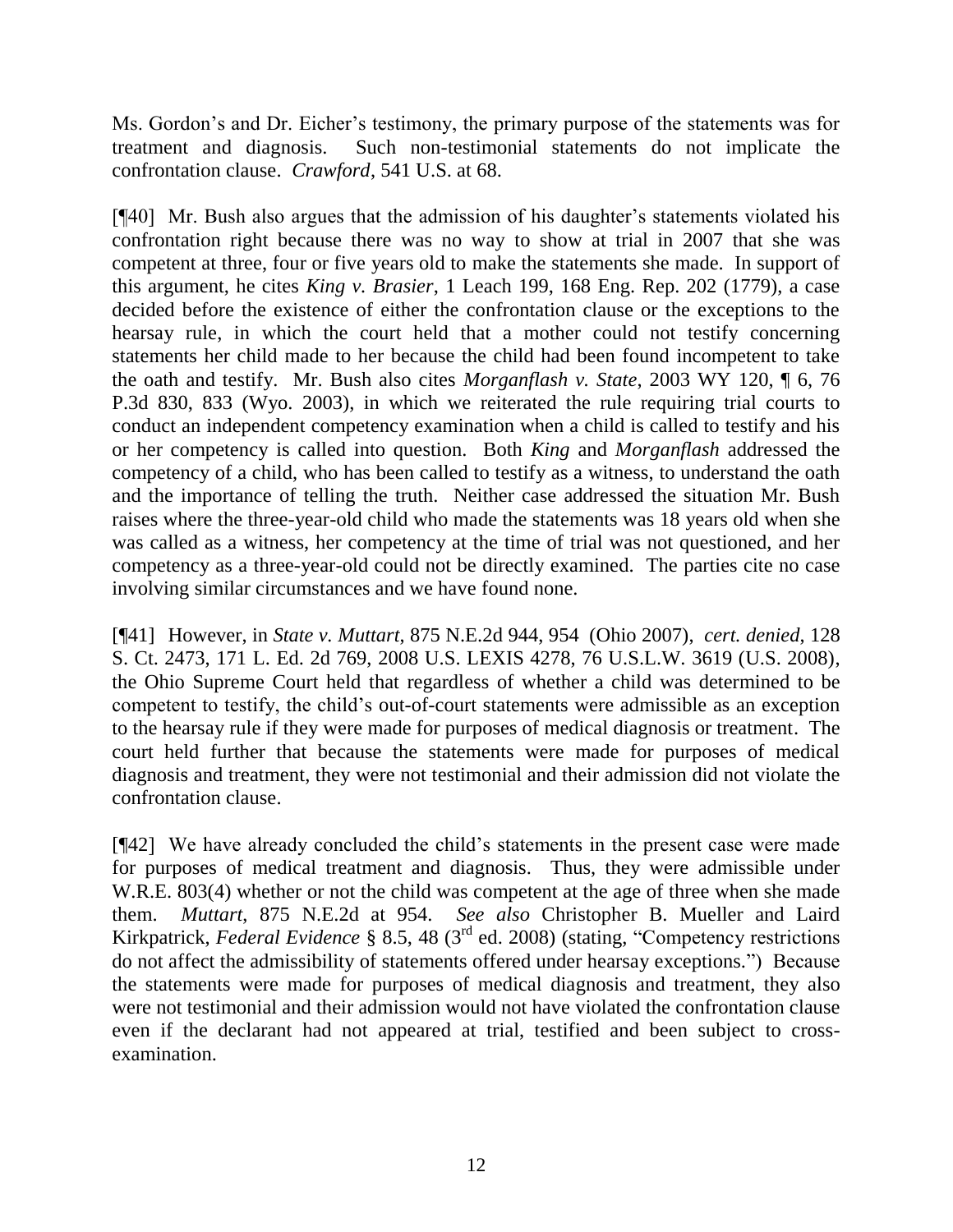## *2. Violation of Confrontation Clause – Witness Testimony by Video Teleconference*

[¶43] The State intended to call Paul and Caroline Martin to testify at trial that they were traveling on I-25 from Casper to Story, Wyoming early in the morning on December 8, 1990, when the Bushes' pickup truck passed them at a high rate of speed. They recognized the pickup as belonging to the Bushes because they worked at Casper College where Mrs. Bush also worked, they had gotten to know her and Mr. Bush and they knew the Bushes drove a black Ford pickup truck with the license plate 1-BUSH. Inside the cab, the Martins saw two people, a driver and a smaller passenger seated immediately next to the driver. In the bed of the pickup, they saw several large plastic bags.

[¶44] On the eighth day of trial, the State asked the district court to allow it to present the Martins' testimony by telephone. The State informed the court that Mr. Martin had suffered congestive heart failure one week before and was unable to travel from his home in La Junta, Colorado to Wyoming. The State represented to the court that Mr. Martin was seriously ill and Mrs. Martin was reluctant to leave him. The State indicated the Martins could travel to the district attorney's office in La Junta and testify by telephone or video teleconference.

[¶45] Defense counsel objected to the presentation of the Martins' testimony by telephone or video teleconference as violating Mr. Bush's right to confront the witnesses against him. After a lengthy discussion of the law, the district court denied the request but advised the State it would reconsider the issue if new information came to light.

[¶46] The following day, the State brought the matter of the Martins' testimony to the court's attention again. The State informed the district court that new information from Mr. Martin's physician indicated that he suffered from congestive heart failure with severe left ventricular dysfunction, cardiomyopathy, chronic renal failure, and anemia of chronic disease, and his condition was profoundly poor. The State further informed the district court that arrangements had been made for the Martins to appear and testify by video teleconference, rather than by telephone, at the La Junta district attorney's office.

[¶47] Defense counsel maintained her objection on the basis of the confrontation clause as to both of the Martins' testimony and, with respect to Mrs. Martin, argued that she was able to travel and ought to be required to appear if the State intended her to testify. The State responded that Mrs. Martin's testimony would be merely corroborative of Mr. Martin's testimony and so, under *Ryan v. State*, 988 P.2d 46, 59 (Wyo. 1999), its admission by video teleconference did not violate Mr. Bush's confrontation right. The district court ruled that it would allow the testimony of both Mr. and Mrs. Martin by video teleconference, finding that Mr. Martin's condition was serious and severe and he should not travel; under the circumstances, it would be greatly stressful for Mrs. Martin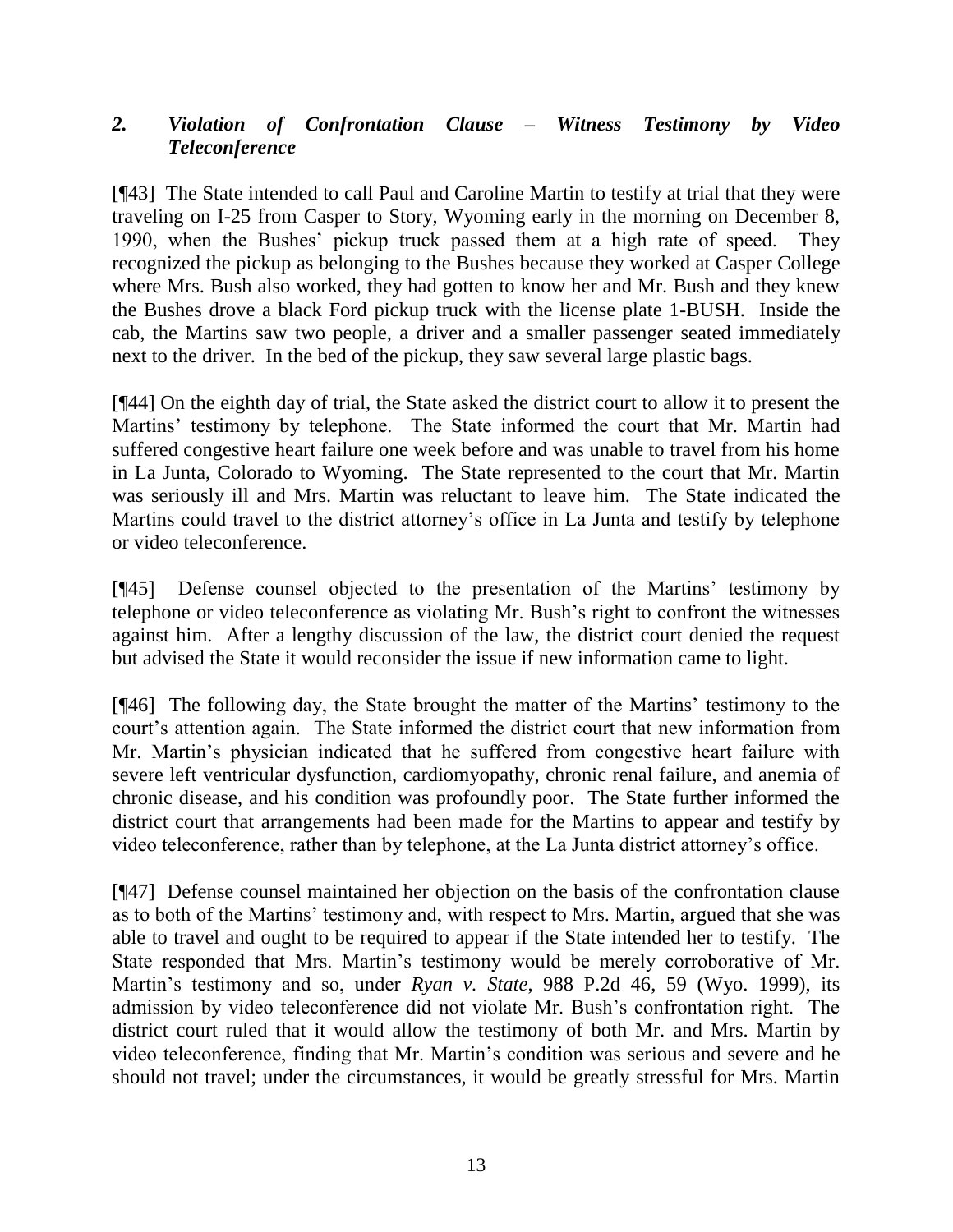to leave her husband of 60 years to travel to Wyoming to testify; and the State's arrangements for video teleconferencing resolved many of the confrontation concerns.

[¶48] Mr. Bush's claim that he was denied the right of confrontation arises under the Sixth Amendment. Issues arising under the constitution are questions of law which we review *de novo*. *Hannon v. State*, 2004 WY 8, ¶ 11, 84 P.3d 320, 328 (Wyo. 2004). Evidentiary rulings are within the sound discretion of the trial court and will not be disturbed absent a showing of a clear abuse of discretion. *Vigil*, ¶ 17, 98 P.3d at 177. Because the matter at hand involves a mixed question of fact and constitutional law, we independently review the record. *Id*.

[¶49] The Sixth Amendment protects the right of an accused to confront the witnesses against him. Generally, this means witnesses who testify against a defendant in a criminal proceeding must appear at trial. The right, however, is not absolute and may be compromised under limited circumstances. *Maryland v. Craig*, 497 U.S. 836, 848, 110 S. Ct. 3157, 3165, 111 L. Ed. 2d 666 (1990). The confrontation clause reflects a *preference* for face-to-face confrontation at trial, a preference that must occasionally give way to considerations of public policy and the necessities of the case*. Id*. (emphasis added).

> A defendant's right to confront accusatory witnesses may be satisfied absent a physical, face-to-face confrontation at trial only where the denial of such confrontation is necessary to further an important public policy and only where the reliability of the testimony is otherwise assured.

*Id.* Accordingly, the presentation of witness testimony by video teleconference is not permissible unless: 1) it is necessary to further an important public policy, and 2) the reliability of the testimony is otherwise assured.

[¶50] This Court has not previously addressed the issue of whether a defendant's confrontation right was violated by presentation of witness testimony via video teleconference.<sup>5</sup> Other jurisdictions that have applied the *Craig* test have reached varying results depending upon the particular circumstances of the case. In *Horn v. Quarterman*, 508 F.3d 306, 320 ( $5<sup>th</sup>$  Cir. 2007), the court upheld a district court ruling allowing a terminally ill witness to testify via two-way closed-circuit television. The appellate court based its ruling primarily on two factors. First, the district court had confirmed that the treating physician advised that it would be medically unsafe for the witness to travel and

 $\overline{a}$  $<sup>5</sup>$  In *Ryan*, 988 P.2d at 59, we considered whether the defendant's confrontation right was violated when a</sup> witness testified by video teleconference and the quality of the technology was poor. The defendant did not object to the quality of the sound or complain that he could not hear the testimony. Additionally, the witness testimony was cumulative of other testimony. Under those circumstances, we held that the district court properly denied the motion to strike the testimony. We did not address the question of whether his confrontation right would have been violated if the technology had worked properly.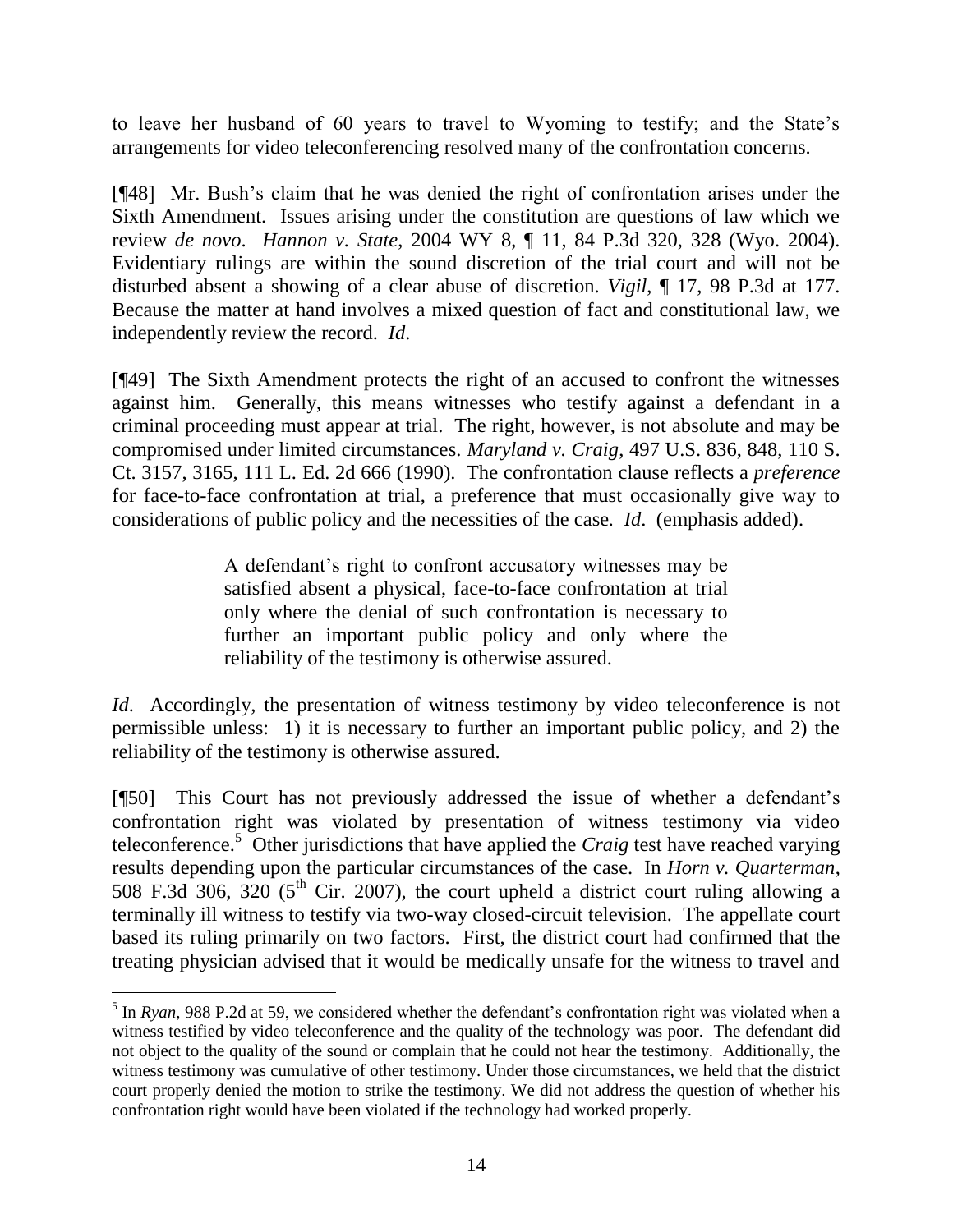strongly recommended against it. Second, the district court had expressly found that the two-way closed-circuit television preserved the constitutional safeguards of administering the oath and having the witness testify on direct and cross examination in full view of the jury, defendant, defense counsel and court. Similarly, in *Marx v. State*, 987 S.W.2d 577, 580-81 (Tex. Crim. App. 1999), the court upheld the admission of testimony via twoway-closed circuit television, finding that it was necessary to protect the witnesses from emotional trauma, and the reliability of their testimony was assured because they testified after promising to do so truthfully, they were subject to cross-examination, and the jury was able to observe their demeanor.

[ $[$ [51] In contrast, in *U.S. v. Yates*, 438 F.3d 1307 (11<sup>th</sup> Cir. 2006), the court reversed a district court ruling allowing two witnesses to testify from Australia by two-way video conference. The State had asserted the witnesses were unwilling to appear at trial, their testimony was important, and allowing them to appear by video conference was convenient and would expeditiously resolve the case. The district court allowed the testimony without applying the two-part *Craig* test. The court of appeals concluded the State had failed to make the requisite showing that denial of the confrontation right was necessary to further an important public policy (convenience, the importance of testimony and expeditious resolution are factors in every criminal case) and the district court had failed to apply the *Craig* test.

[¶52] Pursuant to *Craig*, presentation of the Martins' testimony by video teleconference was appropriate only upon a showing that it was necessary to further an important public policy and its reliability was otherwise assured. As in *Horn*, the district court in Mr. Bush's case confirmed through medical records that Mr. Martin's condition was "serious and severe and not temporary" and that his physician advised against him traveling from La Junta, Colorado to Casper, Wyoming. The district court concluded that it would not be appropriate to recess and wait for Mr. Martin to recover because, if he recovered, it would be a long time. The district court also considered the reliability of the testimony, first, by telephone and, then, by video conference. The district court indicated its concerns about the testimony were substantially reduced when the State arranged to present the testimony by video conference.

[¶53] We conclude the district court properly applied the *Craig* test. Mr. Martin's testimony via video conference was necessary to further the important public policy of preventing further harm to his already serious medical condition. The reliability of his testimony was otherwise assured by the facts that he appeared in the La Junta district attorney's office and was sworn by the district court, gave testimony and was subjected to cross-examination before the jury, Mr. Bush, defense counsel and the court via live broadcast. The district court further assured the reliability of his testimony by ordering Mrs. Martin to be out of the room during her husband's testimony. We hold that the district court properly admitted Mr. Martin's testimony by video conference and did not violate Mr. Bush's confrontation right.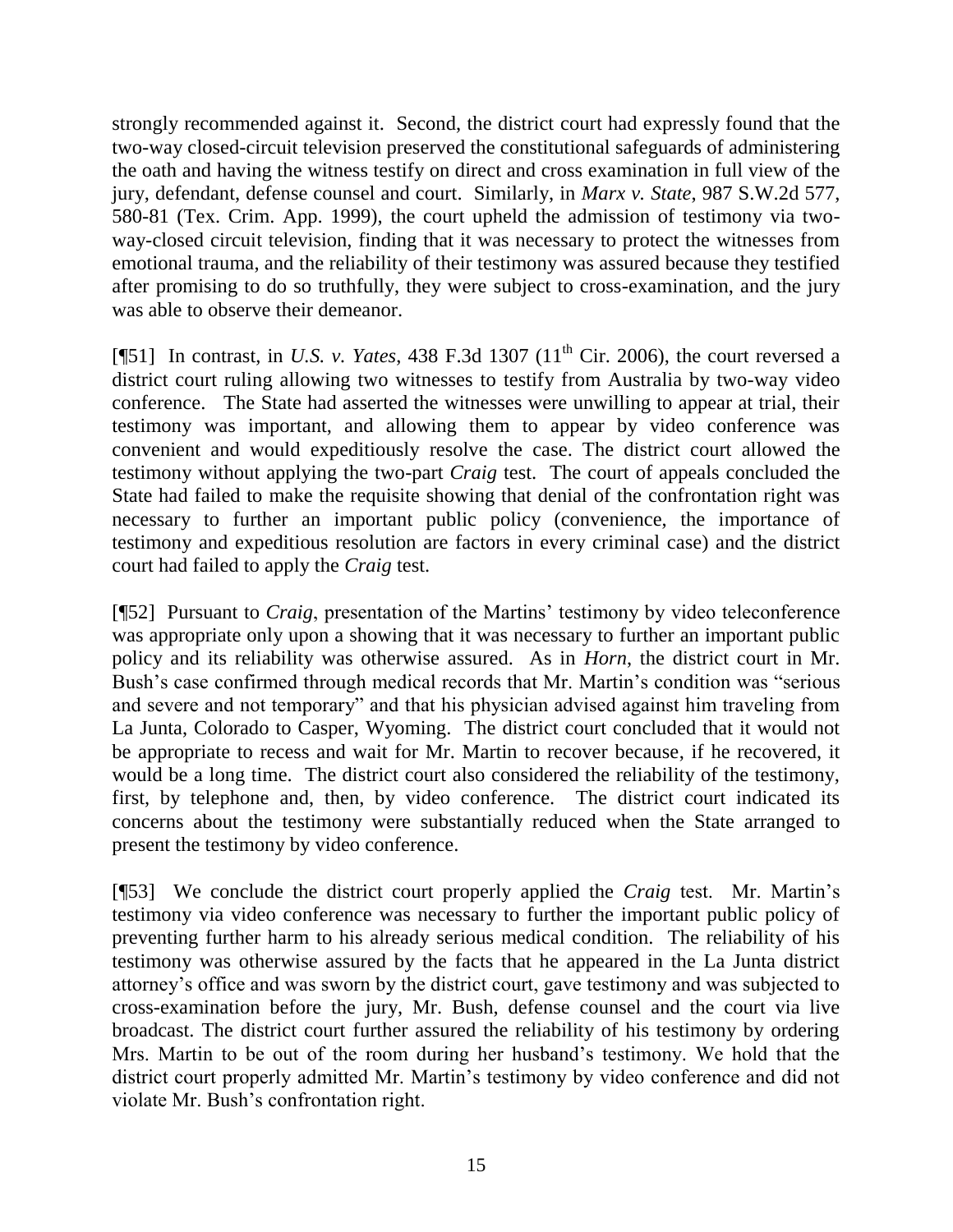[¶54] Our conclusion concerning Mr. Martin's testimony does not resolve the issue with respect to Mrs. Martin's testimony. Although the reliability of her testimony was otherwise assured for the same reasons as Mr. Martin's, Mrs. Martin was not ill and there was no medical recommendation against her traveling. The district court acknowledged these different circumstances but allowed her testimony by video conference because she and Mr. Martin had been married for 60 years, she was justifiably concerned about her husband, it "would be greatly stressful for her to have to come here" and "her time away would be very difficult for her given her husband's circumstances." We have found no cases in which any court has considered whether circumstances such as these were sufficient to show testimony by video conference was necessary to further an important public policy. We hold that the district court erred in allowing Mrs. Martin to testify by video teleconference. However, the error was harmless because her testimony was cumulative of her husband's testimony. *Ryan*, 988 P.2d at 59.

## *3. Denial of Alternative Suspect Evidence*

[¶55] Prior to trial, the State filed a motion to exclude evidence of alternative suspects until Mr. Bush produced an adequate evidentiary basis for its admission. The State asserted that Mr. Bush had attempted to blame his half brother, Glendol Bush, who was an escapee from the Wyoming State Conservation Camp at the time Mrs. Bush disappeared. The State alleged that a law enforcement investigation showed Glendol Bush was not in Wyoming during the period in question. Citing case law from a variety of jurisdictions, the State asserted that alternative suspect evidence was not admissible unless it showed a chain of circumstances clearly pointing to someone other than the defendant. The district court entered an order granting the State's motion to exclude evidence of alternative suspects until such time as the defense demonstrated to the court "that a quantum of evidence exists that would allow such evidence to be introduced" at trial.

[¶56] Following the court's order, Mr. Bush submitted an offer of proof and request for admission of alternative suspect evidence. He listed the following evidence in support of his request:

> Theresa Bush's recorded statement to the police on August 1, 2005 in which she said that when she called on December 9, 1990 to report her daughter-in-law's disappearance, she told the police that she was very concerned about David's step brother who had escaped from the conservation camp. She also stated that she told the police they needed to take this seriously. In her August 2005 statement, she said her concern at the time "was not about David. It was more about Glenn."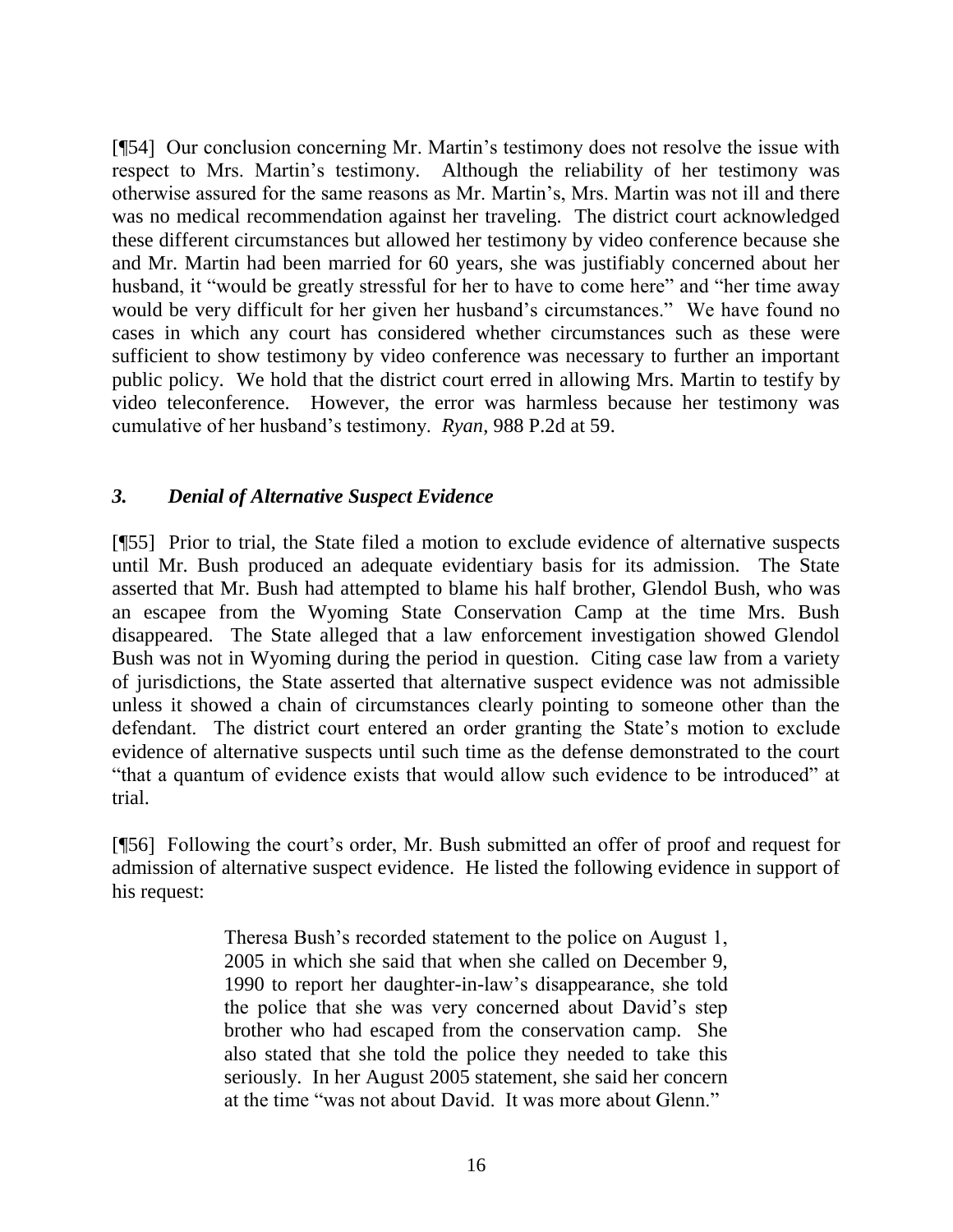Julia Hayfield's statement that she was in the Buttrey parking lot late in the afternoon on December 8, 1990 and saw a dark colored truck with the license plate 1-BUSH driven by a dark haired woman pull into the lot. She saw the woman get out of the truck. She was big across the shoulders and wearing stone washed jeans and a waist length jacket.

Doris Lore's statement that she was in the Buttrey parking lot at approximately 5:30 p.m. on December 8, 1990 and saw a tall male and a short female arguing in the parking lot. They got into a Datsun and drove away.

On Monday, December 10, 1990, Deputy Rodstad of the Natrona County Sheriff's Office observed a small pickup by Red Draw in Natrona County. The registration was for a black Datsun.

Sue Moore's statement to the sheriff's office on December 13, 1990 that on Sunday, December 9, 1990, around 4:00 p.m., she saw a man walking around Fremont Canyon. He was  $5^{\circ}6^{\prime\prime}$  tall and wore glasses and a cap. When shown a picture of David Bush, she said he was not the man she saw.

Lucille Mark's statement to the sheriff's office on July 16, 1991 that her nephew Glendol Bush had been calling her that evening and told her that Mrs. Bush's body could be found at Hell's Half Acre. She stated that he told her he did not kill Mrs. Bush, his brother David committed the murder.

Trudy Dooling's statement to police in 1992 that she believed Glendol Bush was in Casper at the time Mrs. Bush disappeared.

Michelle Longwedl's statement to police in June of 2005 that she thought Glendol Bush was important to the case involving her sister's disappearance. She also said that about two weeks before she disappeared her sister had told her she did not want Glendol Bush in her house.

David Christopher Dryden's statement to police in May of 2006 that sometime between 1992 and 1994 Glendol Bush confessed to him in prison that he had killed Mrs. Bush. In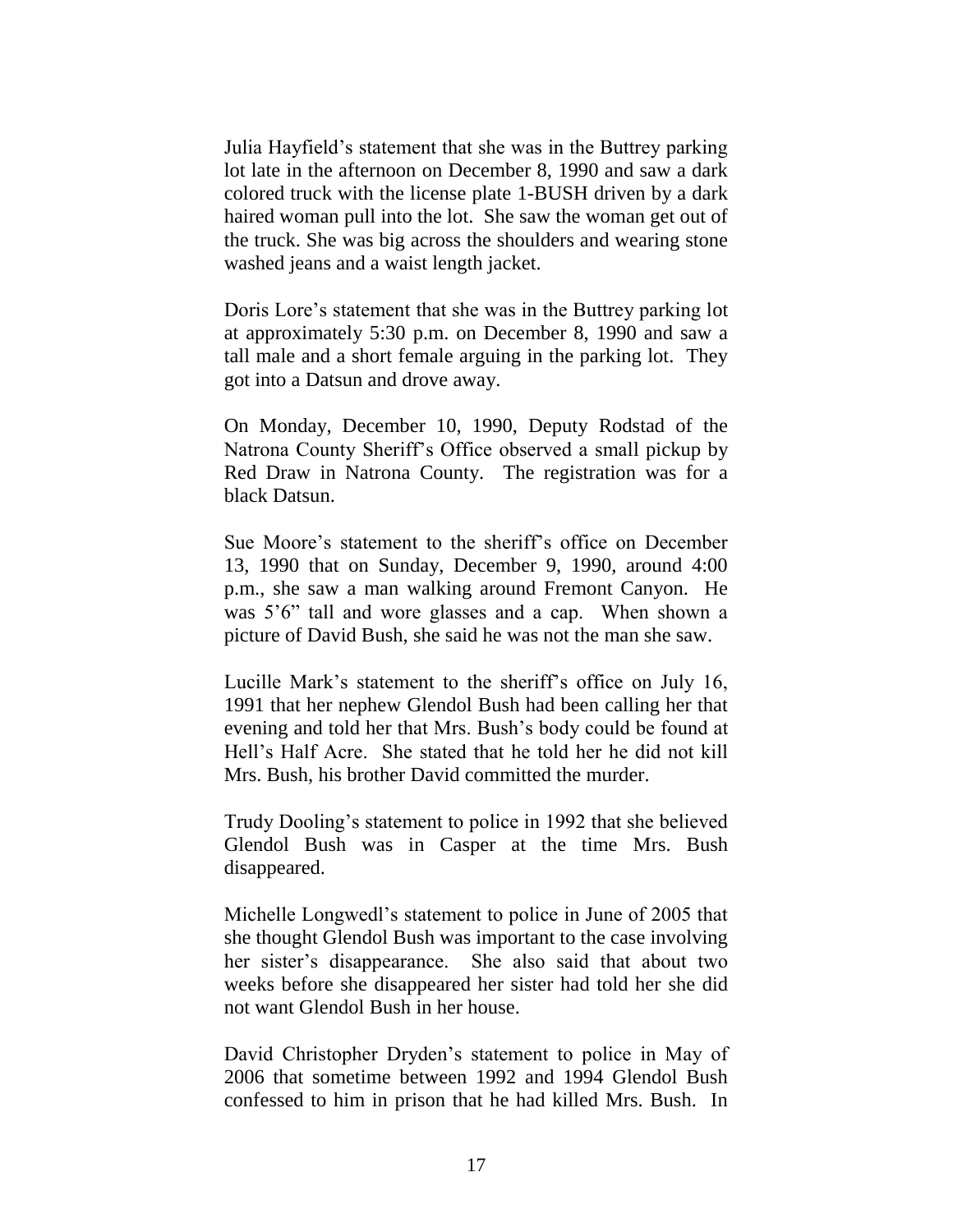his statement, Mr. Dryden indicated Glendol said he shot Mrs. Bush on Muddy Mountain, cut her up with a military shovel and stuffed her into a green army duffle bag. Mr. Dryden could not remember for sure, but thought maybe Glendol had said he buried her body.

The defense also asserted in its offer of proof that law enforcement's investigation into the whereabouts of Glendol Bush on December 8 and 9, 1990 showed only that someone used David Bush's name in Texas and New Mexico that weekend. It did not provide a description of the individual and did not definitively show that Glendol Bush was the individual using David Bush's name.

[¶57] Following a hearing, the district court concluded that the evidence the defense presented in its offer of proof was not sufficient to allow its presentation to the jury. In support of its ruling, the district court referenced *Holmes v. South Carolina*, 547 U.S. 319, 327, 126 S. Ct. 1727, 1733, 164 L. Ed. 2d 503 (2006) in which the Court quoted with approval the following rule:

> [T]he accused may introduce any legal evidence . . . tending to prove that another person may have committed the crime with which the defendant is charged. Such evidence may be excluded where it does not sufficiently connect the other person to the crime, . . . is speculative or remote, or does not tend to prove or disprove a material fact in issue.

Emphasizing that *Holmes* allows the introduction of "legal" evidence, the district court stated:

> [T]he suspicions of some of the other proposed witnesses that Glendol Bush may have been here and committed the crime [are] not sufficient. I am inclined to think that the descriptions are so general as to not be helpful, and confusing. I have reservations about the testimony of Mr. Dryden.

The district court continued its previous ruling granting the State's motion in limine but indicated the defense could raise the issue again at any point during the trial.

[¶58] Mr. Bush contends the district court denied his constitutional right to present a complete defense when it prohibited him from presenting evidence implicating his brother in his wife's disappearance. To the extent his claim involves a constitutional issue, we review it *de novo*. *Hannon*, ¶ 13, 84 P.3d at 328. We review the evidentiary issue for abuse of discretion. *Vigil*, ¶ 17, 98 P.3d at 177.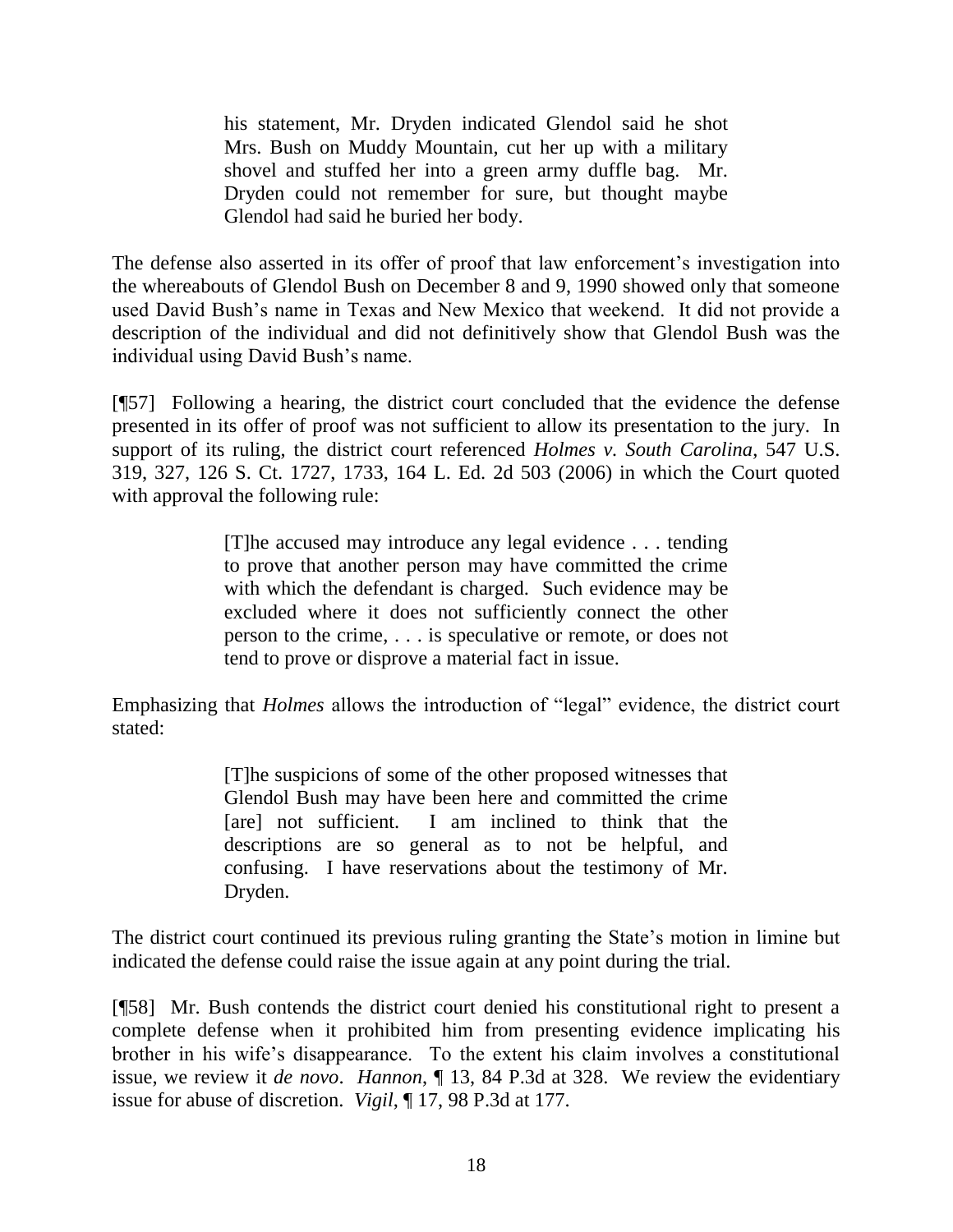[¶59] The United States Constitution guarantees criminal defendants a meaningful opportunity to present a complete defense. *Crane v. Kentucky*, 476 U.S. 683, 690, 106 S. Ct. 2142, 1246, 90 L. Ed. 2d 636 (1986); *Hannon*, ¶ 62, 84 P.3d at 346. "[T]he Constitution thus prohibits the exclusion of defense evidence under rules that serve no legitimate purpose or that are disproportionate to the ends that they are asserted to promote.‖ *Holmes*, 547 U.S. at 327. However, the Constitution does not prevent trial judges from applying well-established rules of evidence to exclude evidence if its probative value is outweighed by certain other factors such as unfair prejudice, confusion of the issues, or potential to mislead the jury. *Id*. The Constitution permits judges to exclude evidence that is repetitive, only marginally relevant, or poses an undue risk of harassment, prejudice or confusion of the issues. *Id.* "A specific application of this principle is found in rules regulating the admission of evidence proffered by criminal defendants to show that someone else committed the crime with which they are charged." *Id.*

[¶60] This Court has not had occasion to address for many years the propriety of excluding defense evidence that someone other than the defendant committed the offense charged. In *Horn v. State*, 12 Wyo. 80, 133, 73 P. 705, 715 (1903), the defendant claimed the trial court erred in excluding evidence that there had been trouble between the murder victim's family members and their neighbors, including an altercation in which the victim ran a neighbor's son down with his horse and the neighbor pulled a gun and threatened to shoot the horse. In ruling that the evidence was properly excluded, the Court said:

> The offer in the case at bar was not to show an ill feeling on the part of one individual, but of several, and it was not connected with any other offer to show overt acts on the part of such individuals toward the commission of the crime charged against the prisoner, nor even an opportunity on their part to have perpetrated the crime.  $* * *$  The offer was limited to the showing of a possible motive on the part of some one to do some injury to some member of the Nickell family, and perhaps to take the life of some member of that family.  $***$  We do not perceive that the offered testimony would have had any reasonable tendency to establish the innocence of the defendant. Its effect, if any, could have been no greater than to generate a mere suspicion that some other person might have committed the crime solely because he entertained a feeling of ill will or hatred against the Nickell family at some time and may have uttered threats of taking life. The evidence offered does not come within the rule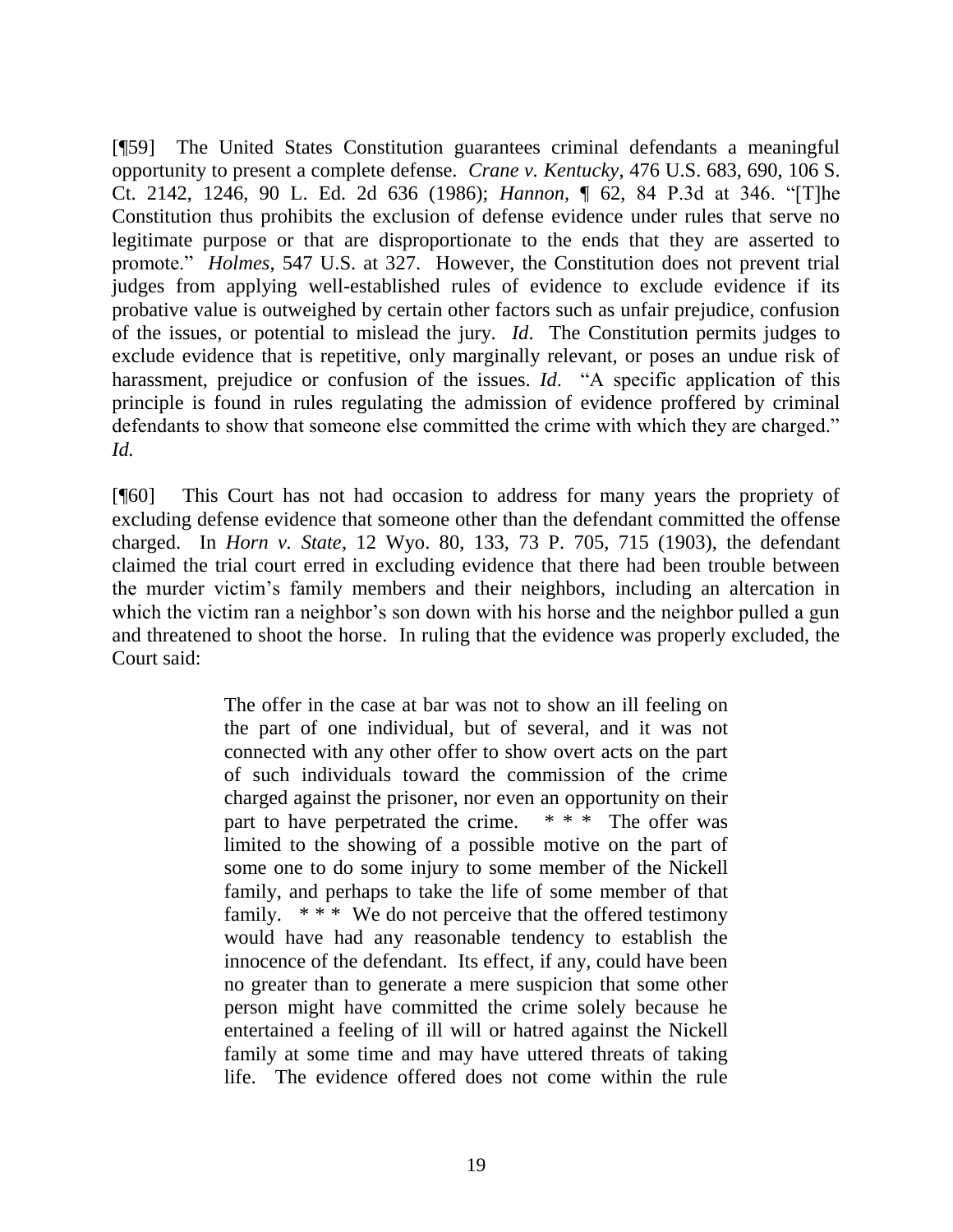relied on by counsel for plaintiff in error, and the court did not err in excluding it.

[¶61] Only slightly more recently, this Court addressed the issue again in *Lampitt v. State*, 34 Wyo. 247, 242 P. 812 (1926). Mr. Lampitt was convicted of first degree murder in connection with an explosion that killed a man. He claimed the trial court erred in excluding evidence that vehicles were was in the area a few minutes before and after the explosion. This Court said:

> No offer was made to connect up such facts with other facts tending to show in any way that the occupants of these cars had anything whatever to do with the explosion. The offered testimony could, accordingly, have no other effect than to raise a possible suspicion that the person or persons in these cars might have had something to do with the crime for which defendant was tried, and comes accordingly clearly within the rule laid down in *Horn v. State*, 12 Wyo. 80, 73 P. 705, where it was held that testimony offered by a defendant on trial for murder, which would merely have generated a suspicion that some other person might have committed the crime, is properly excluded.

*Id*. at 817.

[¶62] We have not had occasion to address the issue since. However, other courts that have addressed the issue more recently have applied similar standards to those this Court applied long ago in *Horn* and *Lampitt*. These standards require that the proffered evidence demonstrate a direct nexus between the third party and the crime charged.

[ $[$ 63] In *U.S. v. McVeigh*, 153 F.3d 1166 (10<sup>th</sup> Cir. 1998), for example, the court considered evidence suggesting that persons connected with a white-supremacist, antigovernment group known as Elohim City were involved in the conspiracy to bomb the Murrah Building. Specifically, the defendant proffered testimony from an undercover government informant who would have testified that the group's leaders violently opposed the federal government, had instructed her in preparing napalm, had shown her bomb components, discussed their experience in building and exploding a 500-pound ammonium nitrate bomb and discussed targeting a federal building in Oklahoma. The informant also would have testified that a man who came to Elohim City in 1995 previously had developed plans to bomb the Murrah Building. She also would have testified that she saw two men in the group who resembled the suspects the government originally sought after the bombing.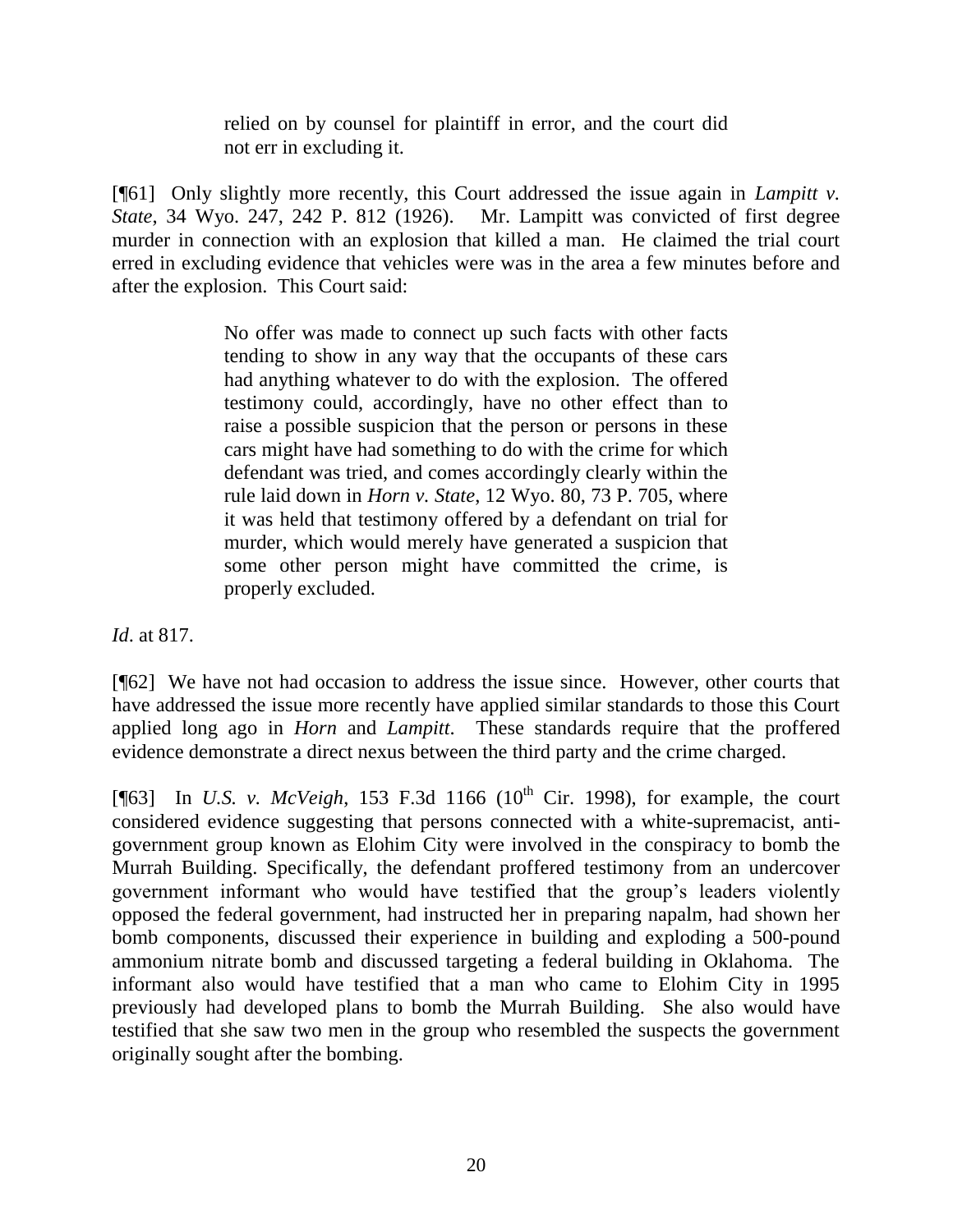[¶64] The Tenth Circuit Court of Appeals upheld the exclusion of this evidence, finding that even if the proffered testimony had some marginal relevance, its probative value was slight because of its generalized and speculative nature. The Court said:

> The fact that another group held similar anti-government views as did McVeigh and that some of its members expressed vague threats to bomb a variety of potential targets in Oklahoma, possibly including a federal building in Oklahoma City, says very little about whether this group actually bombed the Murrah Building. That others shared McVeigh's political views is a slender reed upon which to vault the dangers of unfair prejudice and jury confusion. Howe's alleged identification of "John Doe 1" and "John Doe 2‖ arguably increases the probative value of her other testimony. However, the composite sketches included no particular identifying features that would strengthen the significance of Howe's allegation of two matches. In fact, there are undoubtedly thousands of men across America who resembled the government's composite sketches. Finally, there was no evidence in this proffer, or in the record, that would establish a probative nexus between the alleged Elohim City conspiracy and the bombing of the Murrah Building.

[¶65] Similarly, in *State v. Brown*, 173 P.3d 612 (Kan. 2007), the Kansas Supreme Court considered the following alternate suspect evidence: (1) an individual with an allegedly similar physical description to Brown and allegedly similar motive, was involved in a fight at the scene of the killing; (2) another individual was also involved in a fight at the scene and had a similar physical description to Brown; (3) a police officer stopped two individuals leaving the scene of the shooting with the lights of their vehicle turned off; (4) another officer received a telephone call from an individual who said the police had the wrong person in custody for the shooting; and (5) hearsay evidence a woman contacted law enforcement and told them another man called her around the time of the shooting and told her he had just shot someone in the head in "Old Town." *Id.* at 640. The Court upheld the exclusion of this evidence, concluding that some of it was pure hearsay, most of it was baseless innuendo and none of it connected the third parties to the shooting. *Id*. at 641.

[¶66] In *State v. Cotto*, 865 A.2d 660 (N.J. 2005), the Court applied a similar standard. There, a fellow inmate of the defendant made statements implicating a relative in committing the crime. The court said that to be admissible the evidence must demonstrate a link between the relative and the victim or the crime. *Id.* at 670. Concluding that no such link was demonstrated, the court held the evidence was properly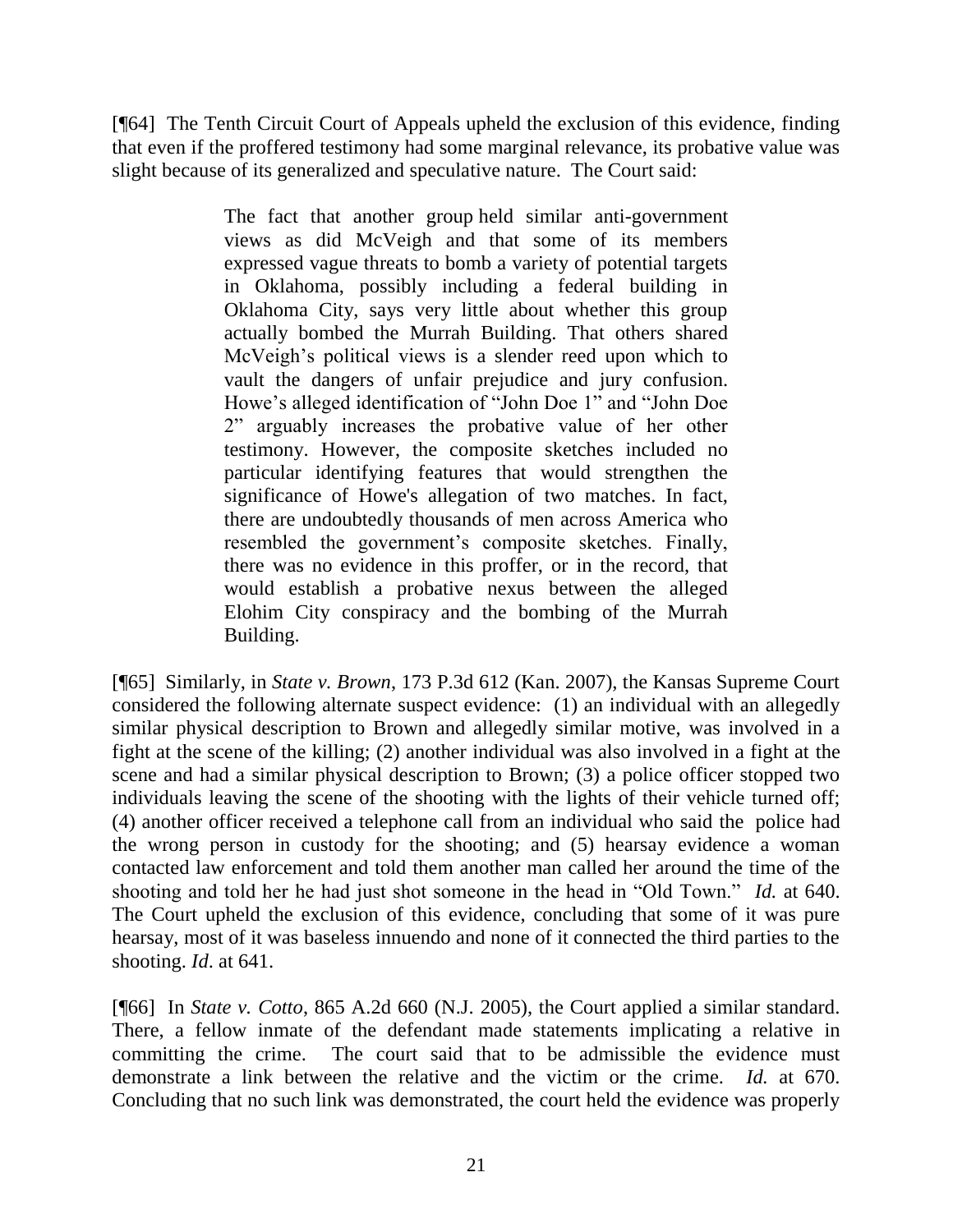excluded. The court further held that even if the evidence had demonstrated a link between the third party and the crime, the district court could have excluded it on the ground that it consisted entirely of inadmissible hearsay. *Id*.

[¶67] Taking this same approach, in *United States v. Hall*, 165 F.3d 1095 (7<sup>th</sup> Cir. 1999), the court upheld the exclusion of alternate suspect evidence in a case involving kidnapping and transportation of the victim across state lines where the victim's body was found several weeks later in an Indiana cornfield. Prior to trial, the defendant filed a motion seeking the admission of statements indicating a third party committed the crime. Some of the statements implicated an individual who, according to witnesses, stated that he needed to get out of town because of the abduction and the victim would "be found in harvest time." *Id.* at 1108. The defendant also sought to introduce a confession by another individual that he picked up the victim, had sex with her and dropped her off in a cornfield in Indiana. *Id*. In upholding the exclusion of the statements and the confession, the appellate court concluded, first, there was an insufficient showing as to the trustworthiness of the statements as required under F.R.E. 803(24) and 804(b)(3) and, second, the exclusion did not violate due process because there was an inadequate showing that the statements were reliable.

[¶68] With these cases in mind, we consider the evidence Mr. Bush sought to have admitted to show that his step brother, Glendol, committed the offense charged. The statements of Theresa Bush, Ms. Longwedl and Ms. Dooling that they were concerned about Glendol Bush or thought he was important to the case or believed he may have been in Casper around the time Mrs. Bush disappeared did not connect Glendol to the crime charged. This evidence did nothing more than raise a suspicion that Glendol may possibly have been in the area and may possibly have had something to do with the disappearance. We conclude the district court properly excluded this evidence.

[¶69] The statements of Ms. Hayfield, Ms. Lore, Deputy Rodstad and Ms. Moore, considered together, were apparently intended to show that Mrs. Bush was in the grocery store parking lot in the Bushes' pickup truck in the late afternoon on December 8, 1990; she argued with and left with a man in a Datsun pickup truck; and the man and the Datsun pickup were seen outside of Casper the following day. The difficulty with this proffered evidence is that there was no direct evidence that Glendol Bush was in Casper on December 8, 1990, or in the grocery store parking lot or that he was driving or ever drove a Datsun pickup. There was also no evidence that the Datsun pickup seen in the parking lot was the same Datsun pickup seen outside of Casper or that Glendol Bush had any connection with either one. There was also no evidence that the man seen walking near Fremont Canyon had any connection with the Datsun, was Glendol Bush, or was linked in any way with Mrs. Bush's disappearance. This evidence was speculative and did not link Glendol Bush to the crime charged. Therefore, we hold that the district court properly excluded it.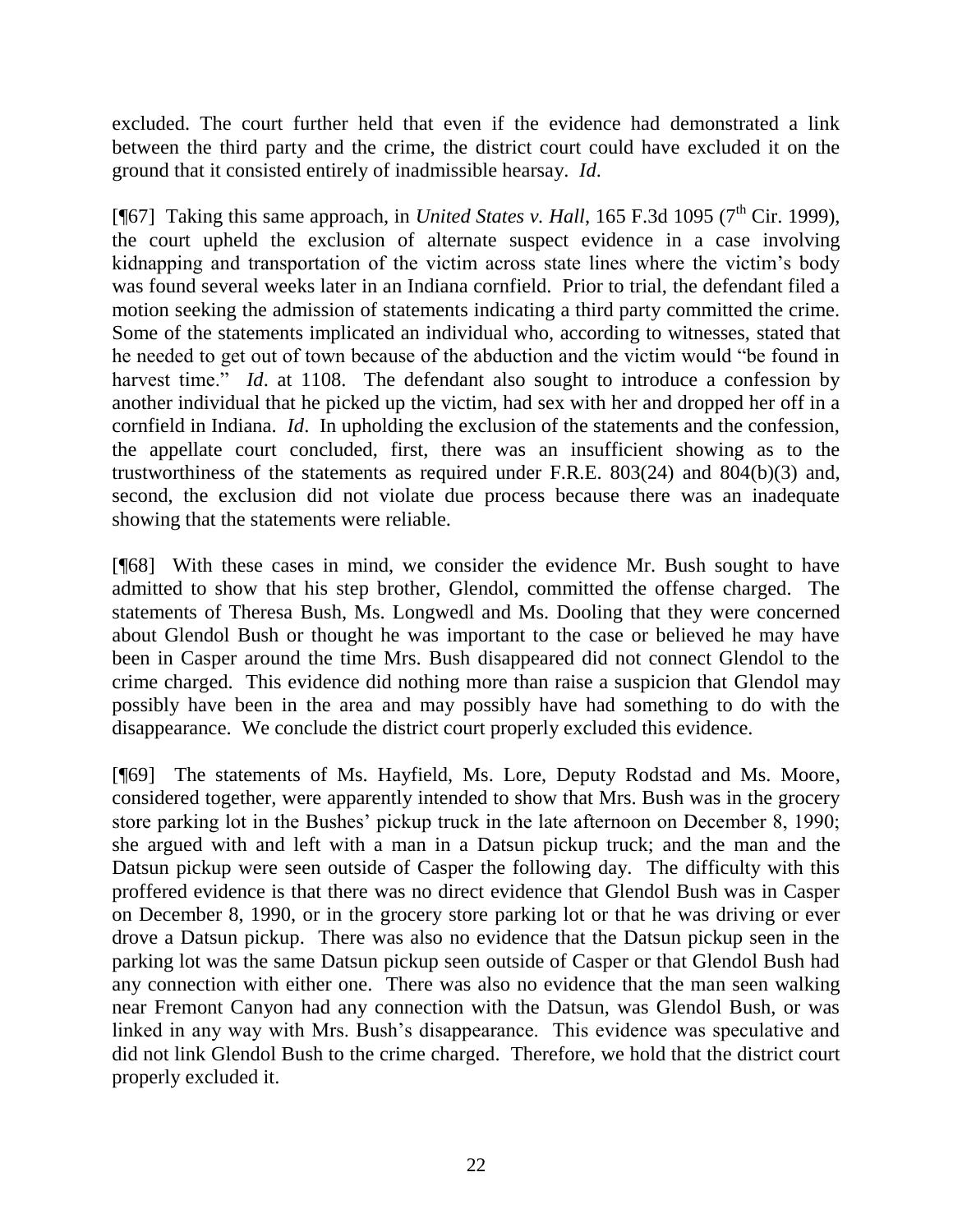[¶70] Mr. Bush asserts most strenuously that the district court violated his right to present his defense when it excluded the statements of Ms. Marks and Mr. Dryden that Glendol told them he was involved in the crime. The alleged statement to Ms. Marks implicated Mr. Bush, not Glendol; therefore, it is not clear how its exclusion violated Mr. Bush's right to present a defense. As for Mr. Dryden's proffered testimony, there was no showing that it was trustworthy or reliable. There was no independent evidence corroborating the hearsay statement that Glendol shot Mrs. Bush on Muddy Mountain, cut her up with a military shovel, stuffed her into a green army duffle bag and, perhaps, buried her. There also was no independent evidence corroborating that the Bushes' daughter, who according to the hearsay statement witnessed Glendol kill her mother, had stomach aches in the same place where he shot her. In fact, other evidence contradicted the statements Glendol Bush allegedly made to Mr. Dryden. For example, Ms. Marks' proffered testimony was that Glendol denied killing Mrs. Bush and stated that David Bush killed her. Additionally, all of the child's statements implicated her father in her mother's death.

[¶71] As the district court emphasized, pursuant to *Holmes*, 547 U.S. at 327, the accused may introduce any *legal* evidence tending to prove that another person may have committed the crime with which the defendant is charged. Legal evidence is evidence that would be admissible at trial. Given that Mr. Dryden's testimony concerning Glendol Bush's statements to him was hearsay, the defense had the choice of proffering Glendol Bush's testimony or, if he was unavailable, showing that he was unavailable and proffering Mr. Dryden's testimony. In proffering Mr. Dryden's testimony, the defense had to show that Glendol Bush's statements to him were admissible as a statement against interest under W.R.E.  $804(b)(3)^6$  or within the catch-all exception under W.R.E.  $803(24)$ .<sup>7</sup> The defense did none of this. Under these circumstances, we hold that the

. . . .

Rule 804. Hearsay exceptions; declarant unavailable.

(3) Statement Against Interest. – A statement which was at the time of its making so far contrary to the declarant's pecuniary or proprietary interest, or so far tended to subject him to civil or criminal liability, . . . that a reasonable man in his position would not have made the statement unless he believed it to be true. A statement tending to expose the declarant to criminal liability and offered to exculpate the accused is not admissible unless corroborating circumstances clearly indicate the trustworthiness of the statement[.]

 $7$  W.R.E. 803(24) provides:

Other exceptions. – A statement not specifically covered by any of the foregoing exceptions but having equivalent circumstantial guarantees of trustworthiness, if the court determines that (A) the statement is offered as evidence of a material fact; (B) the

 $6$  W.R.E. 804(b)(3) provides in pertinent part:

 <sup>(</sup>b) *Hearsay exceptions*. – The following are not excluded by the hearsay rule if the declarant is unavailable as a witness: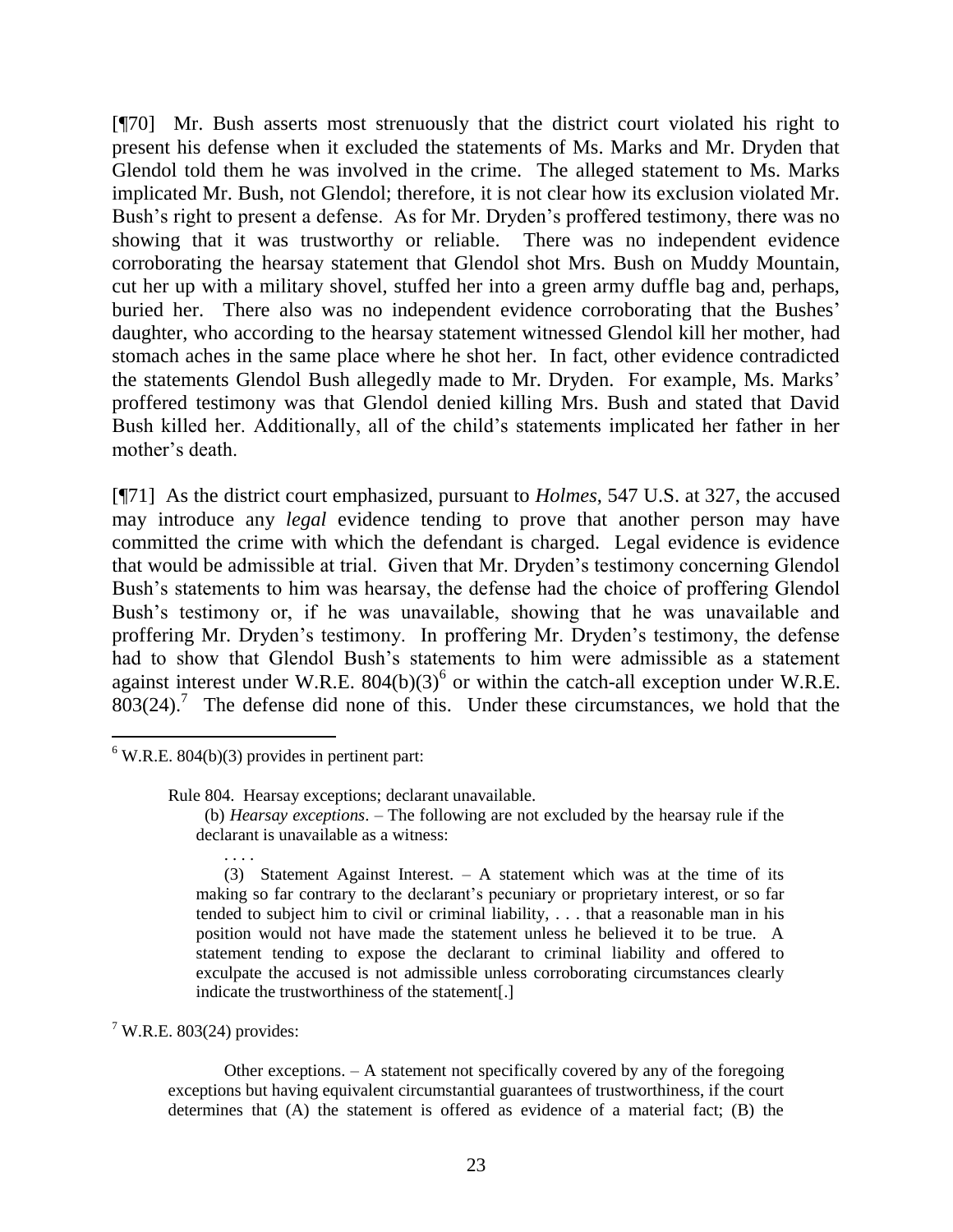district court properly concluded Mr. Bush's offer of proof was insufficient and adhered to its original order excluding the testimony. $8$ 

### *4. Delay in Filing Charges*

[¶72] Mr. Bush's final argument is that his Fifth Amendment due process rights were violated as a result of the fifteen and one-half year delay between his wife's disappearance and the filing of the murder charges. Given the delay, he asserts, evidence was lost, memories changed and he was prejudiced in preparing his defense. On this basis, Mr. Bush claims the district court erred in denying his pretrial motion to dismiss for violation of his due process rights. The State responds that Mr. Bush's Fifth Amendment due process rights were not violated by the delay because Mr. Bush cannot show that the delay caused substantial prejudice or that the prosecution intentionally delayed to gain tactical advantage. Whether Mr. Bush's constitutional right to due process was violated is a question of law that we review *de novo*. *Humphrey v. State*, 2008 WY 67, ¶ 32, 185 P.3d 1236, 1246 (Wyo. 2008).

[¶73] In states like Wyoming, where there is no statute of limitations for criminal offenses, charges may be filed at any time during the accused's lifetime unless the delay is found to have violated his constitutional right to due process. *Id*., ¶ 34, 185 P.3d at 1247. Adopting the rule articulated in *United States v. Marion*, 404 U.S. 307, 323-26, 92

statement is more probative on the point for which it is offered than any other evidence on which the proponent can procure through reasonable efforts; and (C) the general purposes of these rules and the interests of justice will best be served by admission of the statement into evidence.

<sup>8</sup> In ruling that the defense offer of proof was not sufficient to admit the alternate suspect evidence, the district court specifically advised counsel:

At this point, I am going to continue with my ruling granting the liminal motion without prejudice to the defense to raise that at any such time as they think it might be appropriate during the trial.

. . . .

It is not to be referred to in opening unless something comes up and you bring it to my attention first.

\* \* \* I can't imagine it being appropriate in *voir dire*; but it is not to be used in opening without my specific permission.

But I'm not precluding you from reapproaching the Court and asking for permission to probe into these things and specifically to be able to argue it in your closing statement if you think that is appropriate based on the evidence that has been established.

As this excerpt reflects, the district court's ruling on the matter was not final and left the defense the opportunity to show why Mr. Dryden's testimony was relevant and admissible. Apparently misunderstanding the ruling, the defense did not pursue efforts to present Mr. Dryden's testimony.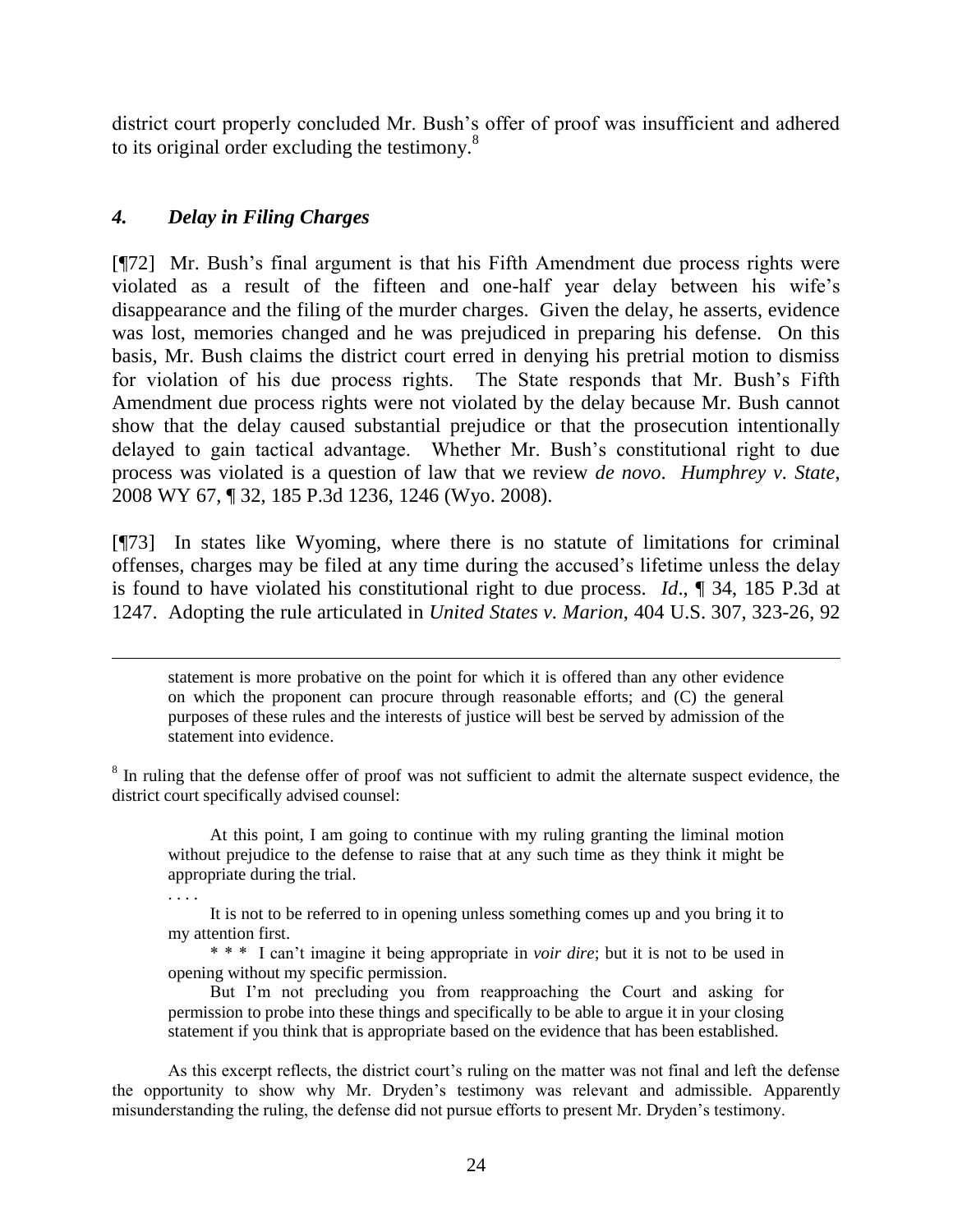S. Ct. 455, 465-66, 30 L. Ed. 2d 468 (1971), we have held that pre-charging delay is not a violation of due process absent a showing of both an intentional delay by the state to gain a tactical advantage over the accused and actual prejudice resulting from the delay. *Humphrey*, ¶ 34, 185 P.3d at 1247. The burden of proving both intentional delay and actual prejudice lies with the accused. *Id*.

[¶74] Addressing the first prong of the test, Mr. Bush alleges that the only new evidence obtained during the fifteen and one-half year delay was the fact that Mrs. Bush was never found and this gave the State a tactical advantage. Mr. Bush makes no showing that this was in fact the reason for the delay. Under the circumstances of this case, where the victim's body had not been found, we are not willing to second guess the exercise of prosecutorial discretion. The prosecutor at the time may have exercised his discretion to withhold prosecution until the body was found. Later, with new evidence in hand, most importantly the results of more advanced DNA technology, a different prosecutor exercised his discretion to proceed with prosecution. From these facts, we cannot conclude that the delay was intentional to gain a tactical advantage. Mr. Bush has not met his burden of proving the first prong of the test required to show his due process rights were violated by the delay.

[¶75] Turning to the second prong, Mr. Bush alleges that actual prejudice resulted in his case because evidence was destroyed or lost. He points to the pickup truck that his wife was driving when she disappeared, which the police searched and took blood samples from and then released to Mrs. Bush's parents who later sold it. He asserts that he had no opportunity to test, examine or perform an independent forensic examination of the truck and its contents to determine whether anyone else's DNA or fingerprints were present. He also points to a lost roll of film containing photographs taken by police during the search of his home. He claims the photographs would have answered questions concerning items the State claims were present or not present in the house at the time of the search. Finally, without referencing any particular witness, he asserts that witnesses' memories changed over the fifteen and one-half years and those who testified for him remembered less while witnesses for the State seemed to remember more.

[¶76] Actual prejudice, not possible prejudice, is the standard invoked with respect to the second prong of the test. *Vernier v. State*, 909 P.2d 1344, 1350 (Wyo. 1996). Testimony at trial showed that police thoroughly searched and examined the pickup truck within a few days after Mrs. Bush disappeared in 1990 and submitted various parts for DNA testing, including the sun visor, seat covers, floor mats, passenger side metal threshold, gear shift knob, headlight switch, a dried blood flake and several swabs taken from the passenger and driver side doors and rear window. These items were preserved and available for additional testing prior to trial. Mr. Bush made no request to re-test any of the preserved items. These items were also produced at trial and Mr. Bush had a full opportunity to cross-examine the State's witnesses concerning removal and testing of the